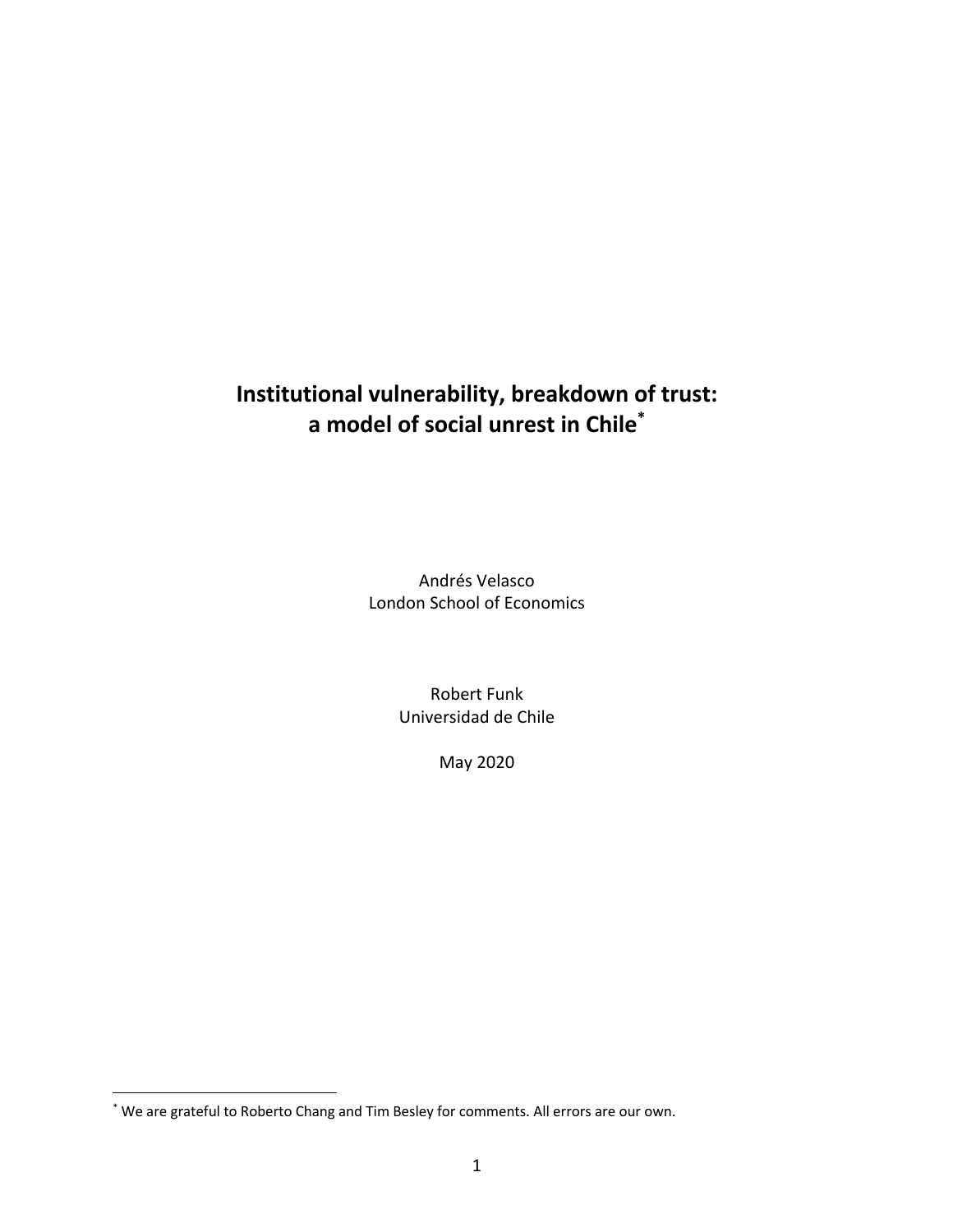*Individually rational choice is no guarantee of a collectively desirable equilibrium. Any contrary idea that people may have garnered from a mistaken reading of Adam Smith needs to be discarded; social optimality of perfectly competitive markets for private goods is a very special property that does not generalize to other kinds of interactions.* 

Avinash Dixit (2006)

# **1. The puzzle**

Why did millions of angry Chileans take to the streets in protest for several months, starting in October 2019? And why did a country like Chile –perhaps the most prosperous and law-abiding country in Latin America– explode in in a rampage of street violence, vandalism and looting?

The most common explanation is that a 3% increase in metro fares caused public indignation at rising prices and high inequality to boil over.<sup>1</sup> At some level that must be true: people with sufficient income who feel they are treated fairly do not loot and riot. But as an explanation on which to base policy and political changes, that standard account risks being simplistic.

Take price increases. Yes, Chile has a history of inflation. And, yes, because it is more prosperous, Santiago is more expensive than most Latin American cities. Yet Chilean inflation in the 12 months to September 2019 was barely 2.1%, and the central bank had been cutting interest rates because inflation was below its target.

Or take income inequality. For an upper-middle-income country, Chile is very unequal, with a relatively high Gini coefficient of 46.6 in 2017 (100 represents absolute inequality). Yet according to the World Bank, the Gini coefficient has fallen from an eye-popping 57.2 when Chile returned to democracy in 1990.<sup>2</sup> The notion that *rising* income inequality is behind citizen discontent does not fit reality.3

To understand the causes of a social phenomenon, one must ask: Why here? Why now? If citizen discontent has spiked in Chile, some other causal factor must also have spiked so as to explain the change (or, alternatively, the sensitivity to the relevant causal factor must itself have spiked suddenly, which seems unlikely).

What changed dramatically in Chile over the last few years that might explain massive citizen anger? Here is a possible answer: Chileans lost trust in all the institutions in their country.

 $1$  This New York Times piece, "Chile Learns the Price of Economic Inequality", is representative of the type of causal analysis common at the time (https://www.nytimes.com/2019/10/22/opinion/chile-protests.html, accessed 9 March, 2020).

<sup>2</sup> See the data in https://datos.bancomundial.org/indicador/SI.POV.GINI?locations=CL

<sup>&</sup>lt;sup>3</sup> At the very least, a proponent of this view would have to explain why intolerance for income inequality rose sharply in the recent past, so that even a *reduced* level of inequality became unacceptable and triggered protests and looting. The classic paper by Hirschman and Rothschild (1973) provides a few clues along these lines.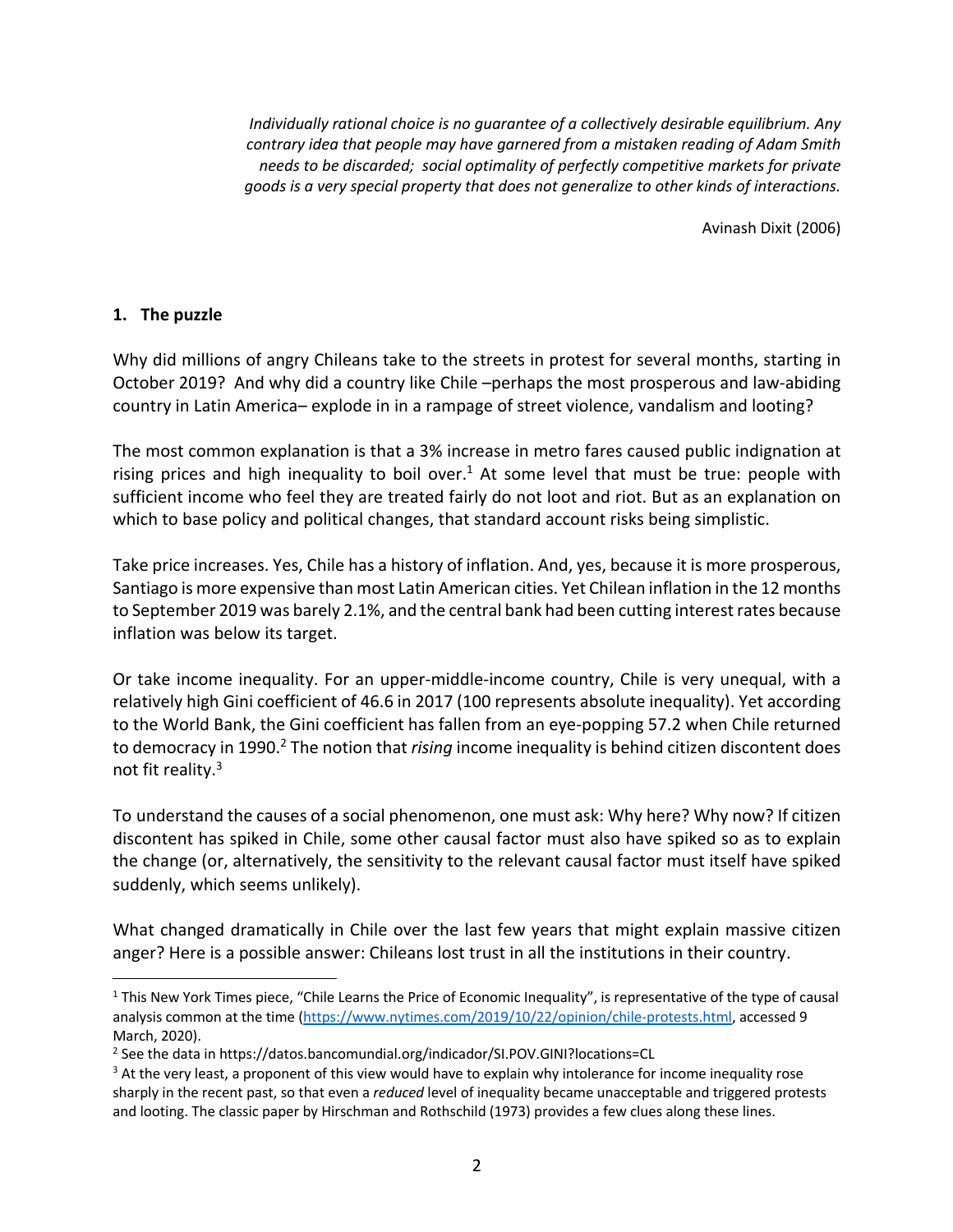Development is always a race between frustration and trust. In a not-quite developed nation with much inequality and large pockets of poverty, many people lead harsh lives. Their income and consumption fall far short of their needs; they have difficulty paying their bills at the end of the month; they worry about losing their job or getting sick; they receive mediocre public services. All of this causes anxiety, frustration and, yes, anger.

But people control their anger as long as they believe that things will get better for them and their children. And crucially, that institutions —the government, parliament, judges, prosecutors, the police, the military, labor unions, big business— are working to make that improved future possible (or at least not to impede it). But if trust suddenly collapses, and people come to believe that institutions are not working —or, worse, that they are working to further the interests of people in power, not of ordinary citizens— then frustration and anger will run wild and quite possibly turn violent. That is what seems to have happened in Chile.

Chile, like all other Latin American countries, has never achieved the levels of institutional or interpersonal trust seen in the United States. This should not be surprising. When de Tocqueville travelled to the United States, he was struck by what he found. American exceptionalism extended to the trust citizens accorded one another. In France, by contrast, rather than turn to each other for help, citizens looked to the state.<sup>4</sup> Latin America is more like France than the United States in this respect. In the region, according to Latinobarómetro, interpersonal trust has been very low and on a downward trend for the last fifteen years.<sup>5</sup>

It might seem odd that trust in political institutions has been declining as the region, even as it democratized. But politicians, journalists and big business are not trusted in advanced countries either. Ronald Inglehart has argued that modernity, or postmodernity, contribute to a decrease in trust in institutions. Alternatively, in Robert Putnam´s account, modern life reduces personal interactions and, as a result, trust.<sup>6</sup> While traditional societies may have a strong sense of authority resulting from paternalism, corporatism or religious authority, modern societies, as they become more democratic, lose respect for authority, and also trust in the institutions which in one way or another channel that authority.<sup>7</sup> This may be indeed occurring in Chile.

Although many polling organizations have explored issues of trust in Chile and Latin America, including Latinobarómetro, Vanderbilt University's Latin American Public Opinion Project (LAPOP) and Chile's well-respected Centro de Estudios Públicos (CEP) poll— the CERC-Mori poll has the most consistent series on the subject, having asked the same set of questions regularly since 1990. Figure 1 shows CERC-Mori data for Chile on the extent of trust in five institutions: political parties, the Senate, the Catholic Church, the Judiciary and Carabineros (the national police force). For some institutions, like political parties, trust has been consistently low since the 1990s. For others, like the Catholic Church and Carabineros, specific and sizeable drops are

<sup>4</sup> De Tocqueville (1856).

<sup>5</sup> Latinobarometro.org.

<sup>6</sup> Putnam (2000).

 $<sup>7</sup>$  Inglehart (1999).</sup>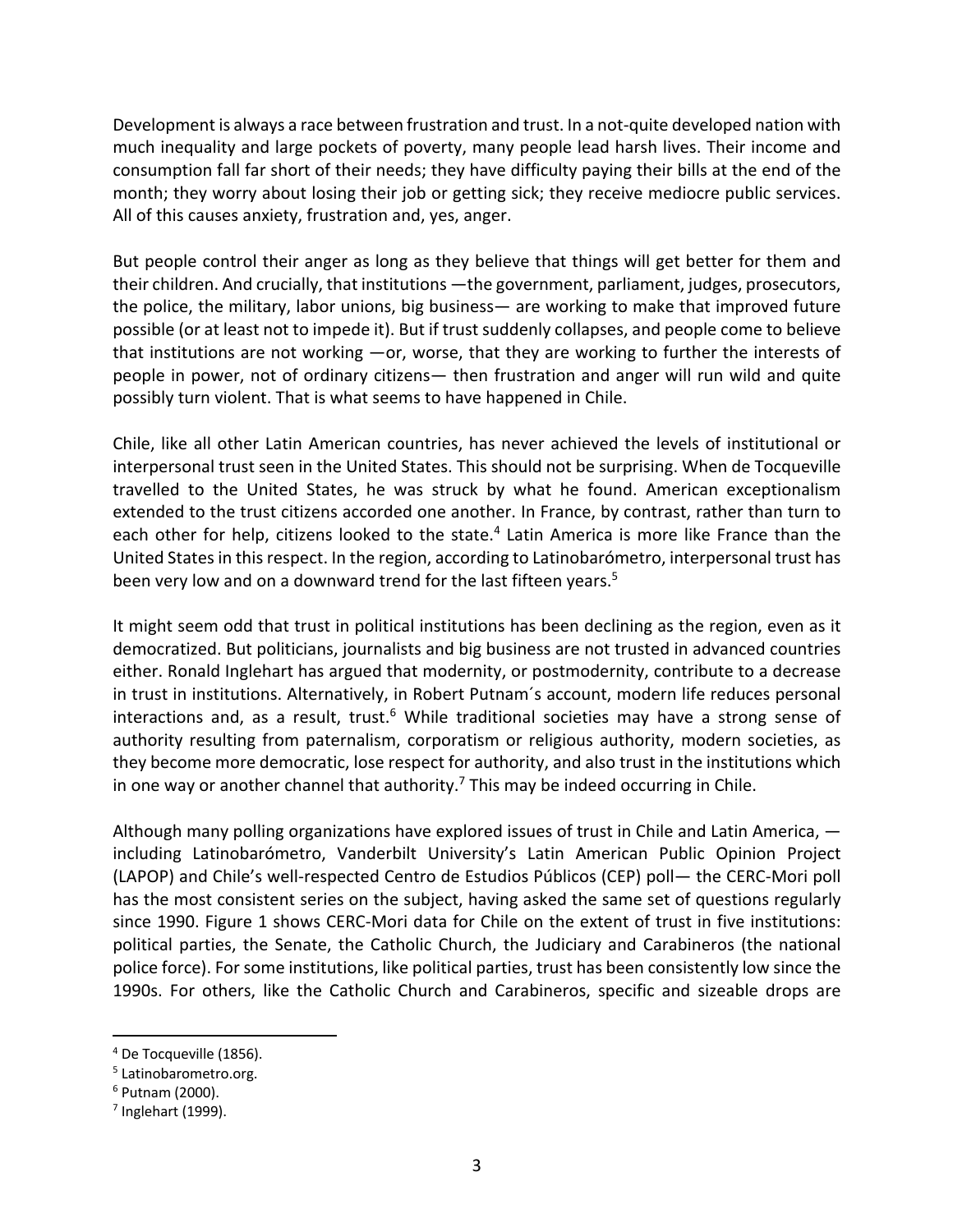plausibly associated with specific scandals: a slew of cases of sexual abuse in the Church, revealed mostly since 2010, and financial fraud in Carabineros, revealed in 2016. But a generalized decline seems to begin around 2009-10, and it accelerates in the 2-3 years prior to 2019.

The CERC-Mori report issued in May 2019, 5 months before the outbreak of violence, is alarming in both tone and content: "Trust collapses between 2018 and 2019, reaching the darkest moment since we began measuring trust in 1990." The report goes on to point out that in the previous year trust in Carabineros fell from 49% to 32% and trust in the judiciary dropped from 31% to 13%. The two institutions displaying the lowest levels of trust are the Catholic Church (from 31% to 8%) and political parties (from 15% to just 5%). The least trusted categories of people, the report concludes, are politicians with 6%, and bishops and priests, with just 5%.



**Do you trust the following institution?** (percentage answering "very much" and "to some extent"

Figure 1

Source: CERC-Mori

The *Centro de Estudios Públicos*(CEP) polls show a similar shift regarding how much Chileans trust institutions in their country. If one compares the change of attitudes between 2013 and 2019 one canot help but note a generalized collapse. Trust in the national government (the same President, Sebastián Piñera, was in office at both times) fell from 25.8 to 4.7 percent. Institutions that already endured low levels of trust (Congress, political parties, private business firms) reached unbelievably low figures: by late 2019 fewer than 3 percent of citizens reported trusting Congress or political parties.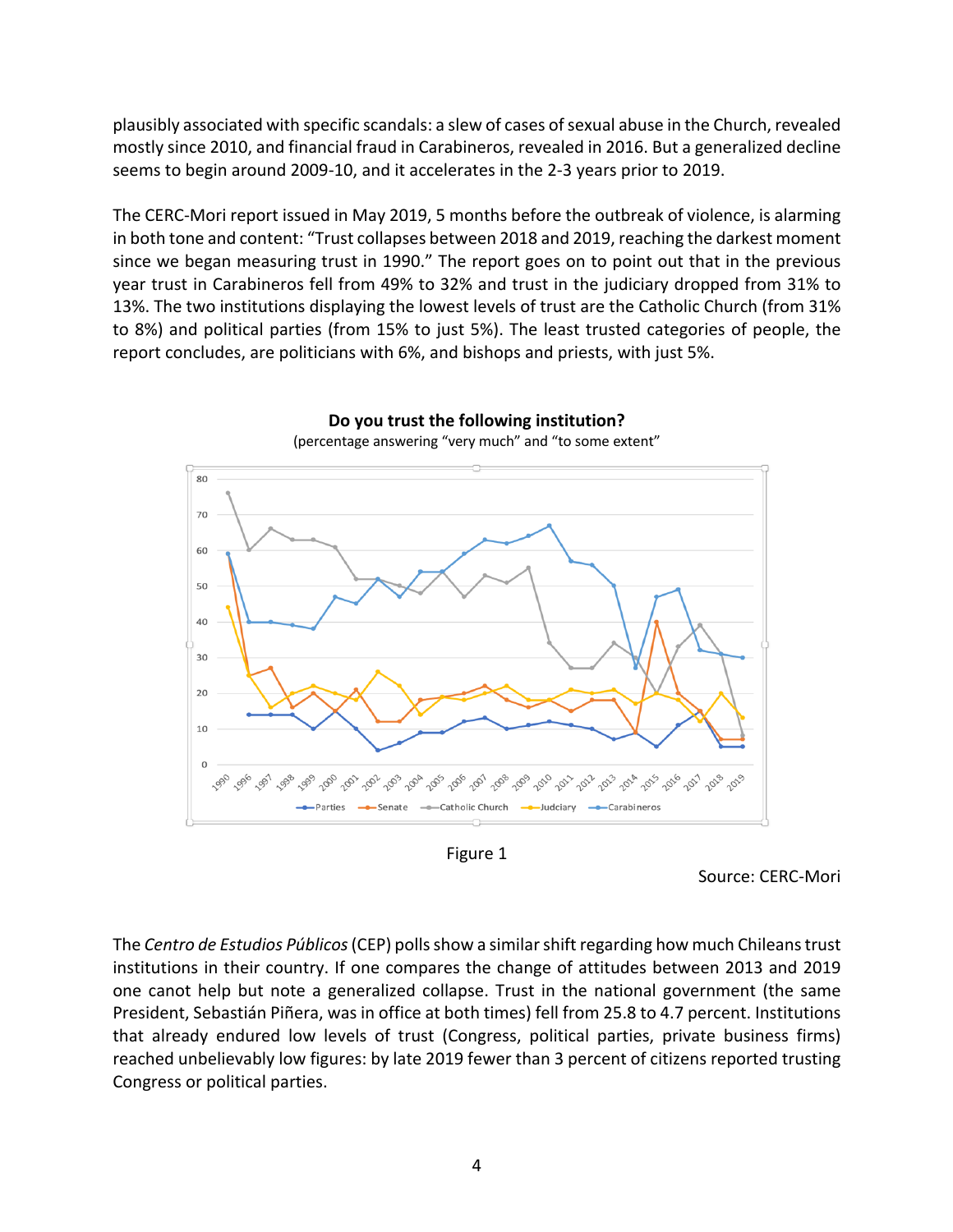# **Do you trust the following institution**

|                       | July / August 2013   | November 2018      | December 2019       |
|-----------------------|----------------------|--------------------|---------------------|
| National government   | $3.8 + 22.0 = 25.8$  | NA.                | $0.7 + 4.0 = 4.7$   |
| Congress              | $1.5 + 10.1 = 11.6$  | $0.9 + 3.6 = 4.5$  | $0.5 + 2.2 = 2.7$   |
| Political parties     | $1.6 + 6.4 = 8.0$    | <b>NA</b>          | $0.3 + 1.8 = 2.1$   |
| Municipal governments | $3.3 + 14.0 = 17.3$  | NA.                | $1.7 + 14.9 = 16.6$ |
| Courts of justice     | $1.8 + 9.5 = 11.3$   | $1.2 + 5.7 = 6.9$  | $0.8 + 7.5 = 8.3$   |
| Armed forces          | $9.8 + 40.4 = 50.2$  | <b>NA</b>          | $7.5 + 16.6 = 24.1$ |
| Carabineros           | $10.9 + 37.5 = 48.4$ | <b>NA</b>          | $3.9 + 12.7 = 16.6$ |
| Ministerio Público    | $3.5 + 25.1 = 28.6$  | <b>NA</b>          | $0.9 + 5.3 = 6.2$   |
| Private businesses    | $3.5 + 14.0 = 17.5$  | $2.3 + 9.5 = 11.7$ | $2.2 + 6.0 = 8.2$   |
| Labor unions          | $3.3 + 17.1 = 20.4$  | <b>NA</b>          | $3.2 + 14.4 = 14.6$ |
| Catholic church       | $13.8 + 19.7 = 33.5$ | $4.5 + 8.7 = 13.2$ | $4.7 + 9.3 = 14.0$  |
| Newspapers            | $2.8 + 26.3 = 29.1$  | <b>NA</b>          | $1.5 + 9.8 = 11.3$  |
| TV channels           | $2.8 + 25.2 = 28.0$  | NA.                | $0.7 + 7.4 = 8.1$   |
| Radio stations        | $7.3 + 39.5 = 46.8$  | <b>NA</b>          | $4.5 + 24.4 = 28.9$ |

(percentage answering "very much" and "to some extent"

#### **Table 1**

#### Source: www.cepchile.cl

The courts of justice and the public prosecutor´s office, two institutions crucially responsible for law enforcement, also suffered a sharp drop: by 2019 neither commanded the trust of even one citizen in ten. And that is not the end of the story. Institutions that were once widely trusted the Catholic Church, radio stations, Carabineros (the national police), the military— also fell sharply in public esteem, losing the confidence of more than half the people who once trusted them. What Chile experienced, then, was a meltdown of institutional trust.

Do these subjective assessments of the quality of Chilean institutions coincide with more objective assessments? Not quite. The World Bank compiles six indices of the quality of governance. They are based on household surveys but also on the assessments of experts, NGOs, businesses, and a number of multilateral organizations and other public sector bodies. As such, the indices offer a different evaluation of the quality of institutions in Chile than the opinion polls cited above.<sup>8</sup>

Table 2 contains the World Bank indices for Chile in 2013 and 2018. Three facts stand out. First, Chile´s performance is reasonably strong. In both years and in 5 out of the 6 indicators, Chile is in the top 20 percent of countries in the world. And in Political Stability, the one indicator in which Chile is not in the top 20 percent, we see an improvement starting in 2013 that places Chile in the top 40 percent by 2018.

<sup>8</sup> For details on the methodology behind the surveys, see Kaufmann, Kraay and Mastruzzi (2010).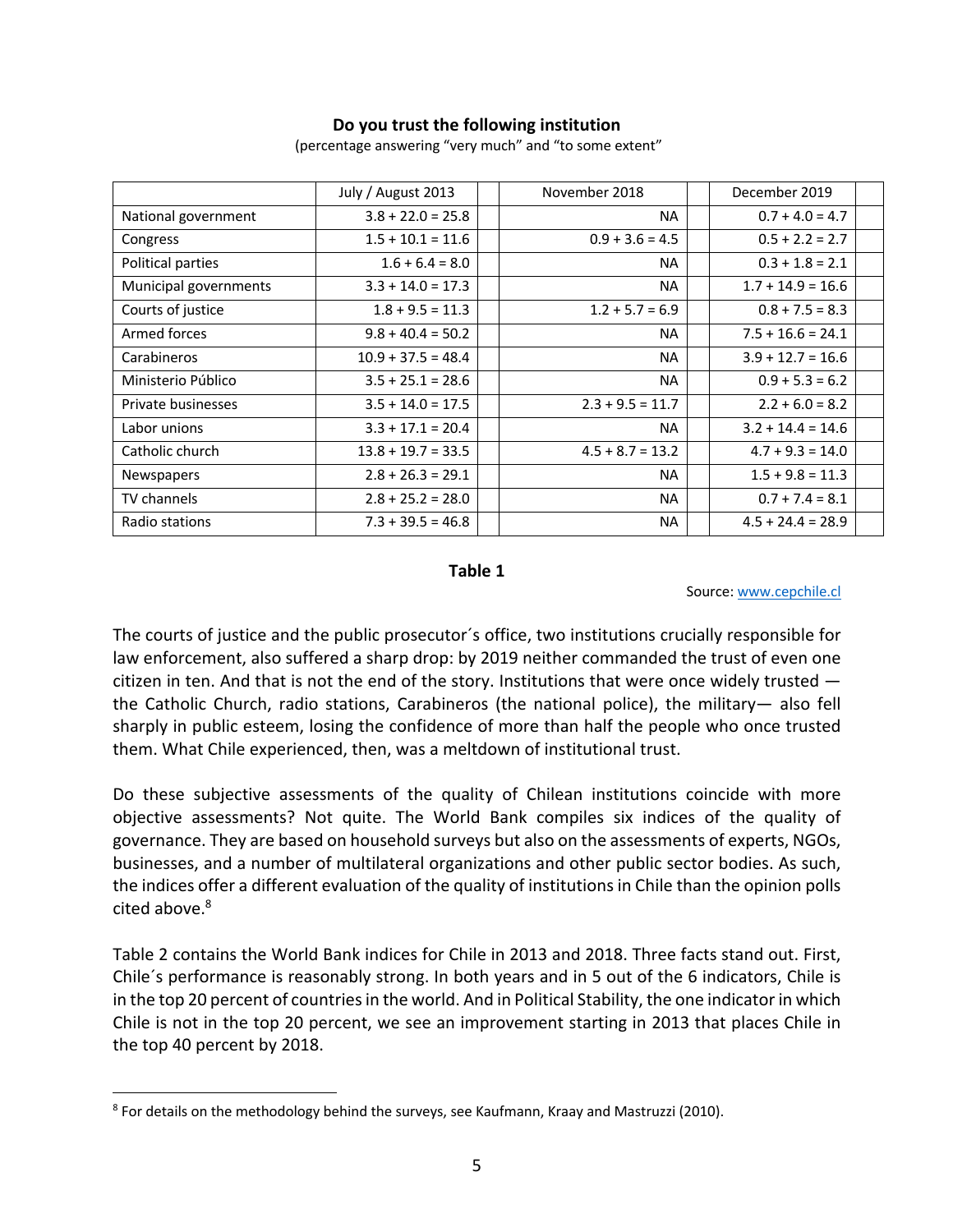# **World Bank Governance Indicators for Chile**

|                          | 2013          |            | 2018          |            |  |
|--------------------------|---------------|------------|---------------|------------|--|
|                          | Governance    | Percentile | Governance    | Percentile |  |
|                          | Index         | Rank       | Index         | Rank       |  |
|                          | (-2.5 to 2.5) | (1 to 100) | (-2.5 to 2.5) | (1 to 100) |  |
| Voice & accountability   | 1.11          | 84.5       | 1.05          | 82.27      |  |
| Political stability      | 0.36          | 59.72      | 0.43          | 61.43      |  |
| Government effectiveness | 1.26          | 86.73      | 1.08          | 81.73      |  |
| Regulatory quality       | 1.49          | 91.94      | 1.34          | 89.94      |  |
| Rule of law              | 1.37          | 87.79      | 1.12          | 83.65      |  |
| Control of corruption    | 1.54          | 90.52      | 1.01          | 81.73      |  |

(Based on surveys / expert opinion)

## **Table 2**

Source: www. https://info.worldbank.org/governance/wgi/Home/Report

Second, the indices for Chile show a decline between 2013 and 2018, but that drop is moderate. The average for all six indices was 1.19 (in a range that goes from -2.5 to +2.5) in 2018, and 1.01 in 2013 —a drop of only 15%. Third, the decline is much smaller than that in the CEP survey, where the average drop in the share of people reporting trust is 56%.<sup>9</sup>

So the World Bank indices suggest that Chile has reasonably high-quality institutions, even after the drop in quality for the last five or six years. By contrast, Chileans believe that their country´s institutional framework is in terrible shape, and their assessment has been getting dramatically more pessimistic over the same period of time.

Are these two positions irreconcilable? Not necessarily.

The World Bank data are supposed to reflect the cool judgement of experts. By contrast, citizens´ opinions could well be colored by the prevailing national mood: at times of shared euphoria even the bureaucracy looks user-friendly, while at times of national depression (to which Chileans are far from immune), no politician seems deserving of a paycheck from the public purse.

Another reason for the gap could be that World Bank data are mostly backward-looking. That is, they reflect the state of institutions at the time of assessment, incorporating past developments that may have brought those institutions to the state they find themselves at that point in time. By contrast, household surveys plausibly have an element of forward-looking assessment: if institutions are strong then the country´s future (all else equal) looks rosy, while if the future looks rosy that reflects well on the quality of the country´s institutions today.

 $9$  In the World Bank data there is one category, Control of Corruption, which is a bit of an outlier, with a 34% drop in the index. But that drop is still smaller than 11 of the 14 drops in trust reported in the CEP survey.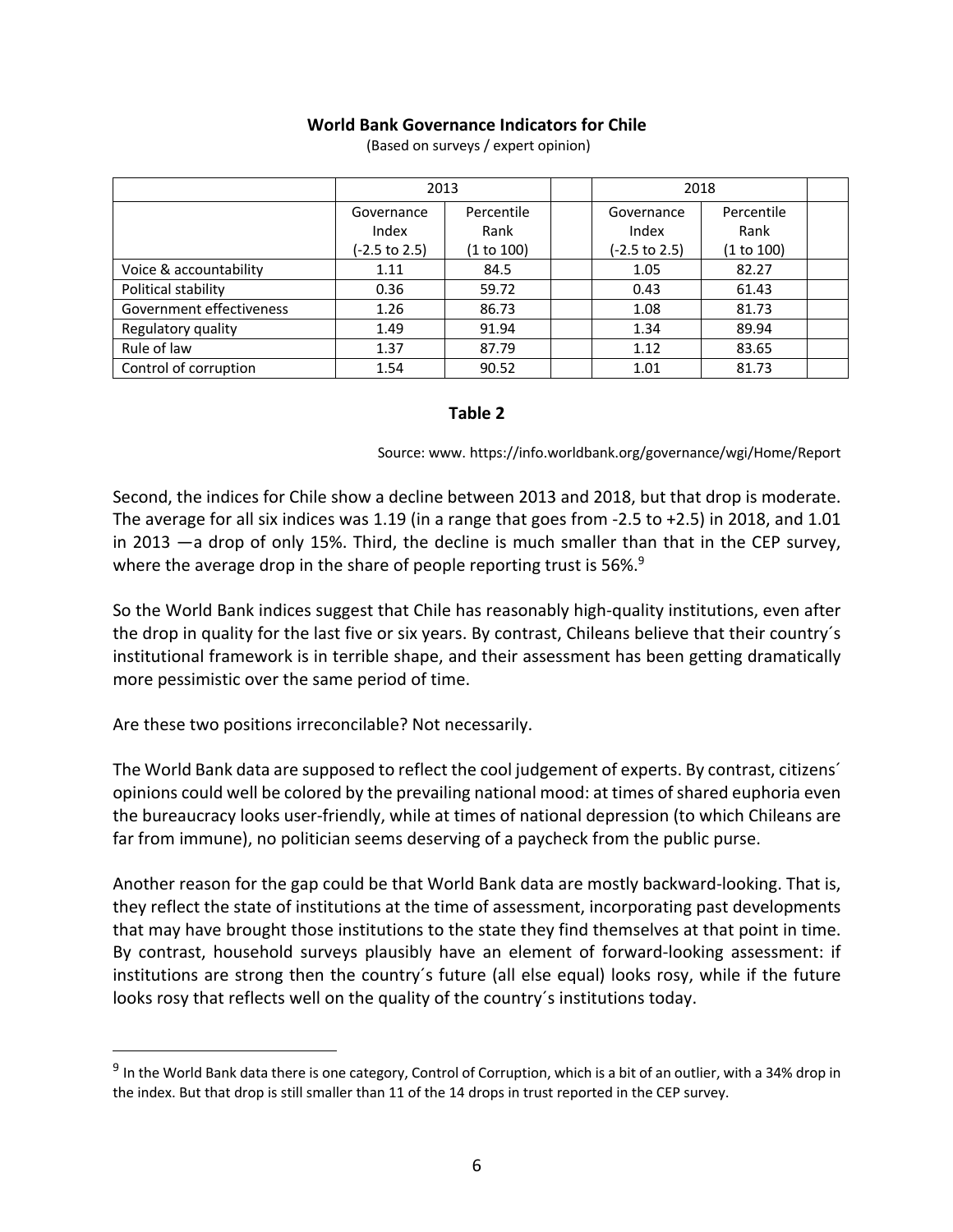The *Centro de Estudios Públicos* also asks whether the country is, in the opinion of respondents, moving forward, stagnating or going backwards. Between 2013 and 2019, the survey shows, Chileans took a gigantic leap toward pessimism. Table 3 shows that the share of people who felt the country was "moving forward" went from 41.6 to just 6.3 percent, and those fearing the country was "going backwards" grew four-fold, from 8.2 to 32.3 percent of the total. This drastic change in the national mood surely influenced people´s assessments of the quality of the country´s institutions —and must in turn have been affected by it, in a two-way feedback loop.

Another bit of relevant data appears in Table 4. The same CEP survey also asks people for their view on the country´s economic prospects in the following 12 months. It is striking that these assessments are very similar in 2013 and 2019, in spite of the massive change in the overall outlook. For instance, the share of respondents claiming the economy would stay pretty much "the same" was 54.1 percent in 2013 and 54.6 in 2019. The share of people claiming the economy would be "better" did fall by 7.7 percentage points, but the share claiming it would be "much better" remained almost unchanged –as did the share claiming it would be "much worse".

So something other than economics seems to have driven Chileans to become more pessimistic. This stands in contrast to the commonly-held view that citizens´ anger results from dashed expectations of economic growth under Sebastián Piñera.

## **Do you think that at the present moment the country is….**

|                 | July / August 2013 | December 2019 |
|-----------------|--------------------|---------------|
| Moving forward  | 41.6               | 6.3           |
| Stagnating      | 48.6               | 60.5          |
| Going backwards |                    | 32.3          |

(percentage choosing each alternative)

# **Table 3**

Source: www.cepchile.cl

### **A year from now, your own economic situation will be…**

| (percentage answering ) |                    |               |  |  |  |
|-------------------------|--------------------|---------------|--|--|--|
|                         | July / August 2013 | December 2019 |  |  |  |
| Much better             | 4.5                | 3.0           |  |  |  |
| <b>Better</b>           | 34.6               | 26.9          |  |  |  |
| The same                | 54.1               | 54.6          |  |  |  |
| Worse                   | 3.9                | 12.6          |  |  |  |
| Much worse              | 0.4                | 0.8           |  |  |  |

**Table 4**

Source: www.cepchile.cl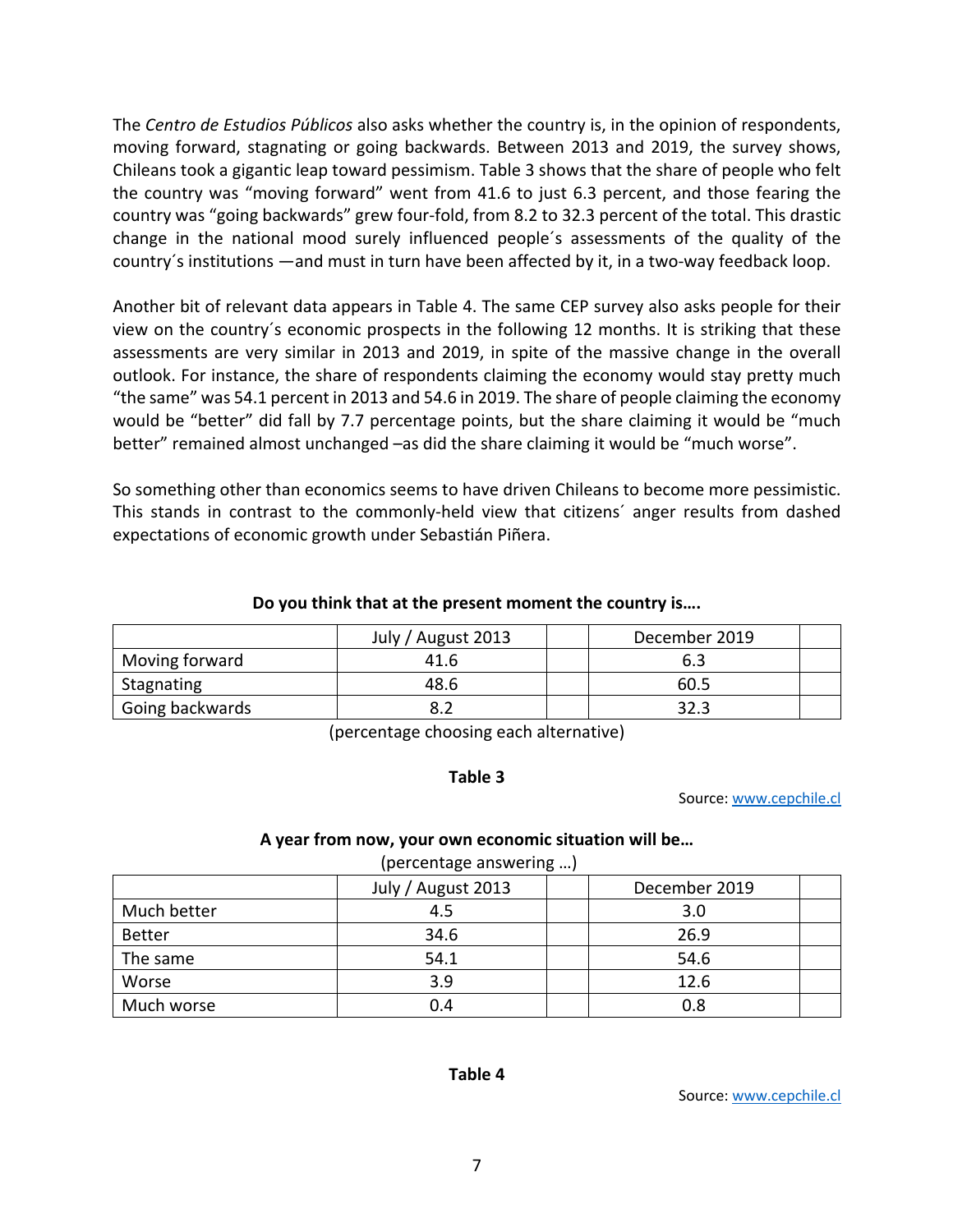# **2. The argument**

So the data suggest Chile is experiencing a crisis of hopelessness. And also a crisis of trust and credibility. The main message of this paper is that both crises are one and the same. And that in the interactions among pessimism, institutional fragility and trust lies the core of Chile´s travails.

To understand this it helps to remember two simple ideas. The first is obvious: the trust people place in an institution depends on many factors, but a key one is how effective the institution is. The British love the National Health Service because it delivers (waiting times notwithstanding) high-quality health care. Americans have rejected attempts to privatize the popular Social Security system for analogous reasons. The average Chilean used to trust Carabineros because it delivered a reasonably safe country (certainly when compared to neighbors in Latin America).

The second is less obvious: the effectiveness of a public institution depends crucially on how much citizens trust it. A national development bank can fund its operations via low-cost deposits only if savers are confident their money is safe when deposited there. Doctors at a public hospital can cure disease only if a patients trusts them, follows their instructions and swallows the medicines they prescribe. Once users start jumping over turnstiles and refusing to pay their fee, as was increasingly happening in the Santiago metro in the Spring of 2019, no one can be surprised if the quality of service sooner or later deteriorates. Or, to return to the Carabineros: back in the day when they were widely respected and trusted, a verbal warning from a uniformed cop was all that it took for a protestor to stick to the unwritten rules of peaceful protest; by 2019, when Carabineros were widely viewed as brutish ineffective and corrupt<sup>10</sup>, no display of water cannons sufficed to keep protestors from breaking store windows and setting buses on fire.

This second idea comes with a twist: externalities are at work. If I trust the bank and no one else does, my money is not safe. If I trust the doctors and accept the vaccine, but no one else in the neighborhood does, then my children are still susceptible to contagion. In short: the trust I place in an institution matters, but other citizens´ trust matters just as much or more. And that is not the only conceivable externality: there may be a moral sanction associated with not paying metro fares, but the more people jump over the turnstiles, the less powerful that sanction is.

So we have two-way causation plus externalities and therefore ample scope for coordination failures. When it comes to institutional quality and trust, the door seems wide open for selffulfilling prophecies: once we all come to believe that our institutions are listless and ineffectual, well…. listless and ineffectual institutions we will get.

But not so fast. Does it follow that any country, at any stage of development, with any level of institutional quality, is vulnerable to a sudden and self-fulfilling crash in trust? Can this happen in any day now in happy Denmark, industrious Holland, prosperous Switzerland or well-governed New Zealand? Unlikely. Initial conditions matter. For a country to be vulnerable, its institutions have to be sufficiently weak. To see why, bear with us and consider the formal model that follows.

<sup>&</sup>lt;sup>10</sup> Recall that in 2016 high ranking offers in Carabineros were embroiled in a corruption and embezzlement scandal.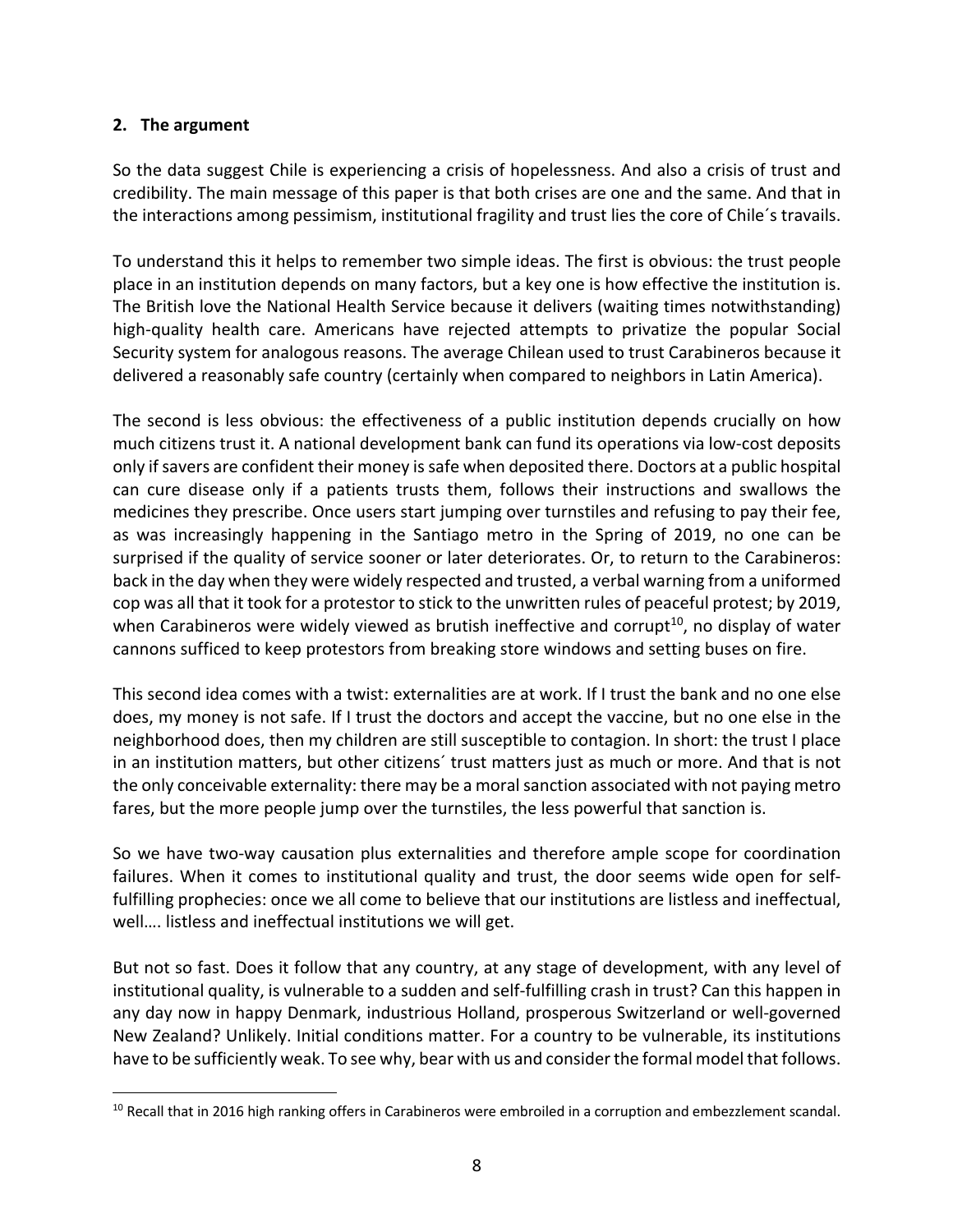# **3. The model**

Imagine a society where individuals come together to finance a collective good.<sup>11</sup> The most natural interpretation is that the payments are tax payments, and government uses the revenue to fund an institution that provides a public good such as education or healthcare. But the payments could also be interpreted as user fees —in a subway or in a toll road— with the resulting resources then used to maintain the system. Or the contribution could be nonpecuniary: for instance, behaving properly in a classroom so that other students can learn. In what follows we use the language of taxes and revenue, but please keep in mind the alternative interpretations.12

The constant tax rate on exogenous personal income y is  $\tau$ .<sup>13</sup> People have a choice: they can pay taxes and contribute to the public good, or evade taxes and not contribute. Let  $p$  be the share that contributes (we will determine it endogenously below). <sup>14</sup> Suppose also that people who do not contribute enjoy only a portion  $\beta$ , where  $0 < \beta < 1$ , of the benefits of the public good.<sup>15</sup>

Total tax revenue is  $\tau py$ . Those resources are used to produce a public good that yields  $(1 + \alpha)$ rpy in citizen utility, where  $\alpha \ge -1$ . One can interpret the parameter  $\alpha$  as either a technological parameter, indicating the ability of government to turn private resources into public ones, or a preference parameter, indicating how well suited the public good is to people´s desires. In either case,  $\alpha$  is an indicator of the quality of institutions. High-quality institutions have high  $\alpha$ , low quality institutions have low  $\alpha$ . If  $\alpha < 0$ , government institutions destroy value.

In this model, trust is an assessment of the value or the quality of the institutions in society. That assessment is expressed in the collective decision to "play by the rules" of those institutions. Conversely, absence of trust causes a portion (possibly a growing portion) of people abandoning those rules in favor of a different action  $-\text{here}$ , not paying the tax  $\tau$ .

The welfare level of someone who contributes is:

$$
w^c = (1 - \tau)y + (1 + \alpha)\tau py
$$

Notice that, intuitively, that level of welfare is an increasing function of the share of people who contribute. Notice also that if everyone contributes welfare becomes  $w^c(p = 1) = (1 + \alpha \tau)y$ , while if no one contributes it is  $(p = 0) = (1 - \tau)y$ .

 $11$  There is a continuum of measure one of individuals. To make things simple we will assume all individuals are identical, but it would be straightforward to introduce heterogeneity of incomes or willingness to pay.

 $12$  The resulting game is similar to the experimental design in Fehr and Gatcher (2002).

<sup>&</sup>lt;sup>13</sup> Of course  $0 < \tau < 1$ .

<sup>&</sup>lt;sup>14</sup> We will only consider parameter values so that  $0 \le p \le 1$  in equilibrium.

 $15$  This could happen, for instance, if someone who hides his income to avoid paying tax then cannot buy a big flashy car in which to travel government-provided roads, so his/her utility from road use falls by  $\beta$  percent. Or it could be that users who refuse to pay are caught and cannot use the subway (or the toll road)  $\beta$  percent of the time.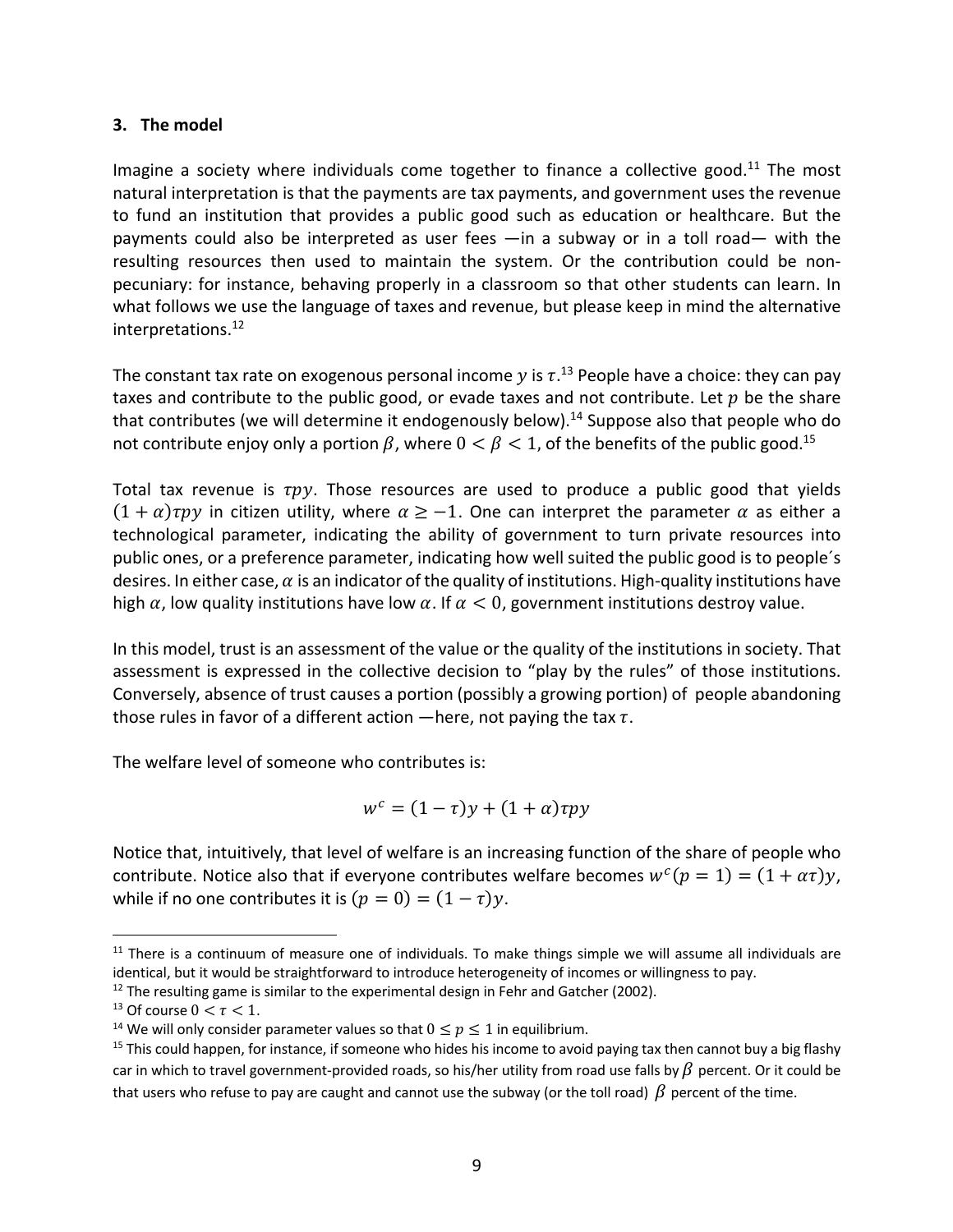Turn now people who do not contribute. Assume there is a social sanction associated with not contributing, and that sanction is a function of how many people do contribute. An individual who does not contribute suffers a psychological cost  $\mu p$ , where  $\mu > 0$ . It follows that if (almost) everyone contributes this cost is  $\mu$ , while if no one contributes this cost is zero. So we have a kind of "herd moral effect": it is less costly not to contribute when others also fail to contribute. This kind of complementarity across individuals will be crucial some of the results below.

The welfare level of someone who does not contribute is

$$
w^n = y + (1 + \alpha)\beta \tau py - \mu p
$$

Again, it is useful to note that if everyone contributes and  $p = 1$  this becomes  $w^n(p = 1) =$  $[1 + (1 + \alpha)\beta\tau]y - \mu$ , while if no one contributes and  $p = 0$ , it is  $w^{n}(p = 0) = y$ .

Notice that  $w^n(p = 0) > w^c(p = 0)$  always, which is intuitive: if no one else is contributing, it pays off not to contribute. Last but not least,  $w^c(p = 1) > w^n(p = 1)$  if and only if  $\tau y[1 - (1 + \alpha)(1 - \beta)] < \mu$ . That is to say, to prevent free riding (so that each person chooses to contribute when everyone else is contributing), the social sanction  $\mu$  must be sufficiently large.

### **4. Equilibria**

There is one  $p$  that makes welfare from contributing equal to welfare from non-contributing. It is given by the solution to

$$
y + (1 + \alpha)\beta \tau py - \mu p = (1 - \tau)y + (1 + \alpha)\tau py.
$$

Solving for  $p$  we obtain

$$
p^* = \frac{\tau y}{(1+\alpha)(1-\beta)\tau y + \mu}
$$

Where, recall,  $p^*$  is that share of the population that makes both courses of action equally advantageous. Note that  $p^*$  is decreasing in  $\alpha$  and in  $\mu$ , which is intuitive.

For  $p^* < 1$ , so that in fact  $p^*$  is a share of the total population, we need  $\tau y[1 (1 + \alpha)(1 - \beta)$  <  $\mu$ , which is the same condition we had above for  $w^c(p = 1) > w^n(p = 1)$ . This is the case if the moral cost associated to non-contribution is large enough. We assume this condition is met in what follows. Notice that as long as  $0 < p < 1$ , the cost to each individual of non-contributing is  $\mu p$ , this is also an index of the importance of "herd moral effects".

Figure 2 shows both welfare functions. The two schedules cross at  $p^*$ . Notice that welfare from non-contributing could have a positive or negative slope, though in what follows we always draw is with a positive slope. All that matters for our results is that  $w^{n}(p)$  be flatter than  $w^{c}(p)$ , and that is indeed the case for all parameter values.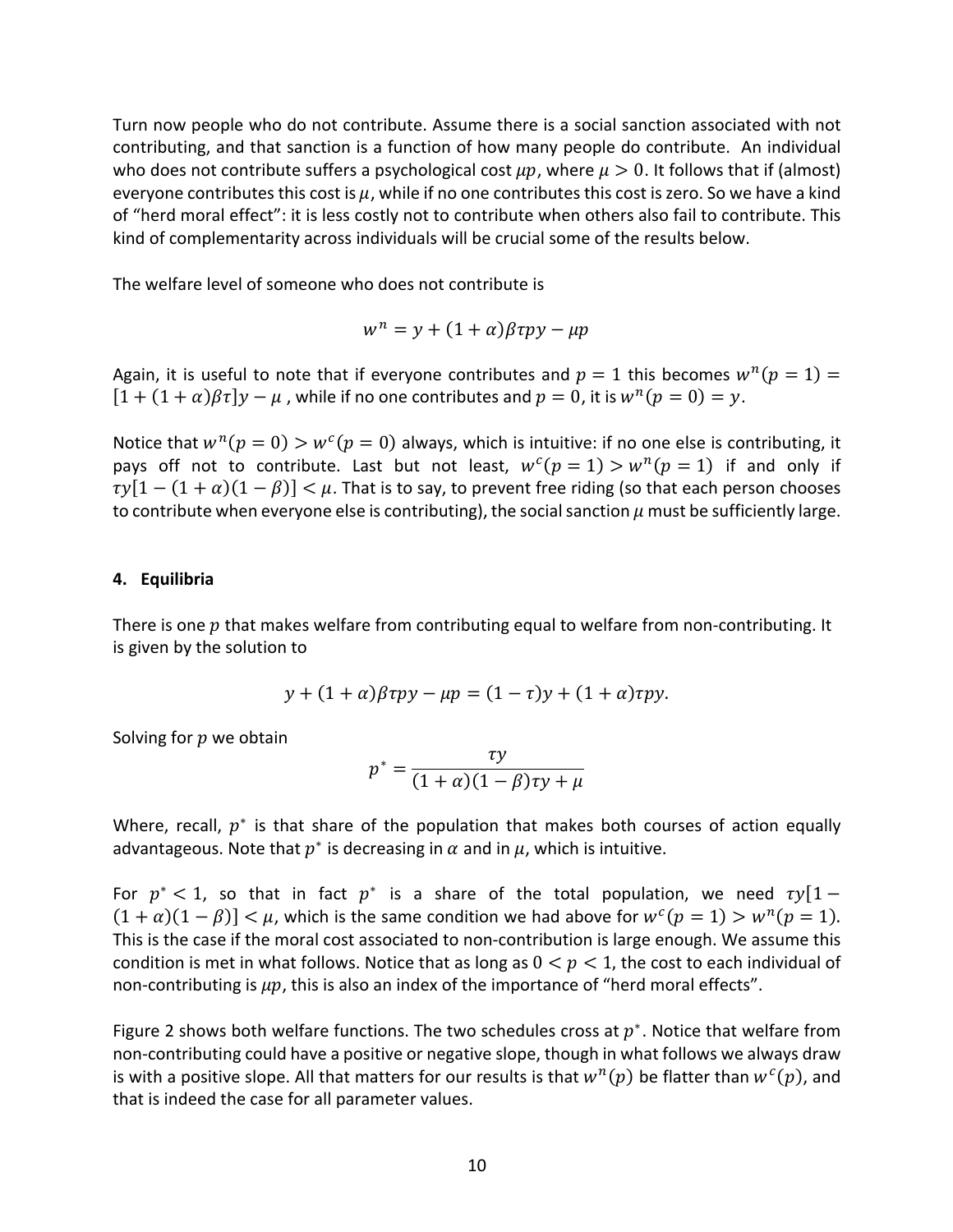

**Figure 2**

What are dynamics around  $p^*$ ? Assume first the very simple gradual adjustment process

$$
\dot{p} = \phi(w^c - w^n)
$$

where  $\phi > 0$  is a speed-of-adjustment parameter. In words, the share of the population that contributes grows whenever welfare from contributing is larger than welfare from not contributing, and vice-versa.16

Under this adjustment rule, the equilibrium at  $p^*$  is unstable: if one more individual were not to contribute, then the welfare associated with not contributing would be above that associated with contributing, causing other individuals to stop contributing too. Traveling down that slippery slope, sooner or later no one would be contributing. And because when  $p = 0$  the welfare level of non-contributing is higher than that associated with contributing, that is a stable equilibrium.

A similar story unfolds if, starting at  $p^*$ , one more person chooses to contribute. Then others have an incentive to do the same, and the economy converges to a situation in which everyone contributes. And because when  $p = 1$  the welfare level associated with contributing is higher than that associated with non-contributing, then that also is a stable equilibrium.

In short, equilibria are at  $p = 0$  and  $p = 1$ . There is more than one equilibrium because society exhibits a kind of herding behavior, derived from strategic complementarities across people: it is more attractive to contribute when many others are also contributing, and it is more attractive not to contribute when many others are also failing to contributing

<sup>&</sup>lt;sup>16</sup> This adjustment rule is backward-looking. In a later section we will introduce a forward-looking rule, which takes into account future differences in the welfare from contributing vis à vis welfare from not contributing.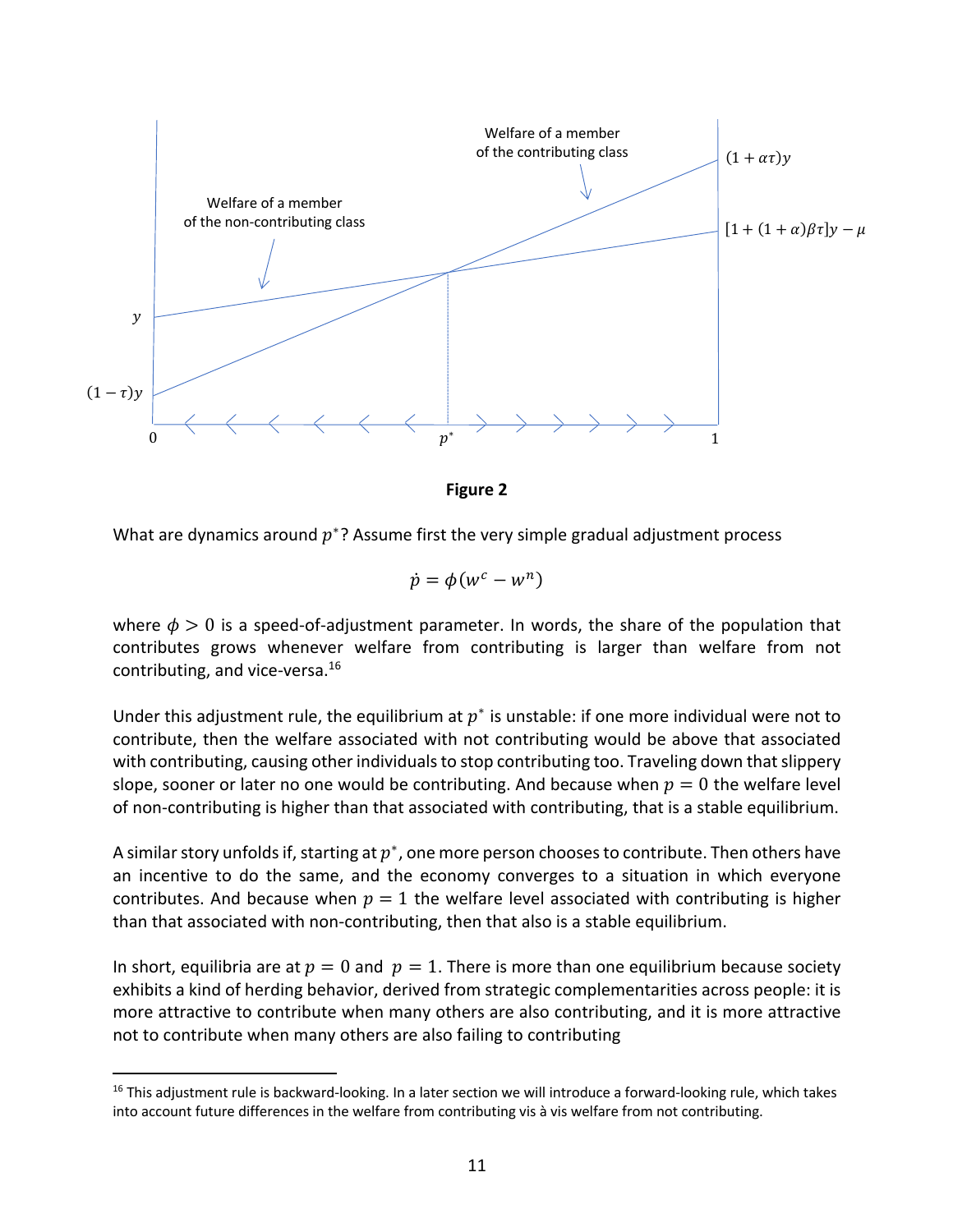The complementarities come from two sources. For both contributors and non-contributors, welfare is increasing in  $p$ . That is intuitive: the larger the share of the population that contributes to the public good, the higher the level of provision, and hence the higher is everyone´s welfare. In addition, there is a complementarity arising from the moral cost of not contributing. For noncontributors, welfare is decreasing, other things equal, the larger is  $p$ , because there is more shame attached to evading taxes (for instance) when there are relatively few people doing so.

It does not follow that both equilibria yield the same welfare. When  $p = 0$  individual welfare is y, while if  $p = 1$  individual welfare is  $(1 + \alpha \tau)y$ . So having everyone contribute is better than having no one contribute as long as  $\alpha > 0$ , which is intuitive. If society is trapped in the equilibrium in which no one contributes, then we have a glaring inefficiency. It is an example of Dixit´s dictum that is the epigram to this paper: "Individually rational choice is no guarantee of a collectively desirable equilibrium. Any contrary idea that people may have garnered from a mistaken reading of Adam Smith needs to be discarded."

### **5. Shocks and their effects**

We are now ready to apply this model to the situation of Chile. Suppose that the parameter  $\alpha$ drops permanently to  $\alpha'$ , so that the quality of society's institutions drop forever. New and old welfare levels for contributors and non-contributors are shown in Figure 3. The new unstable equilibrium point is at  $p^{**}$ . What the long-term consequences of this shock are depends crucially on initial conditions.



**Figure 3**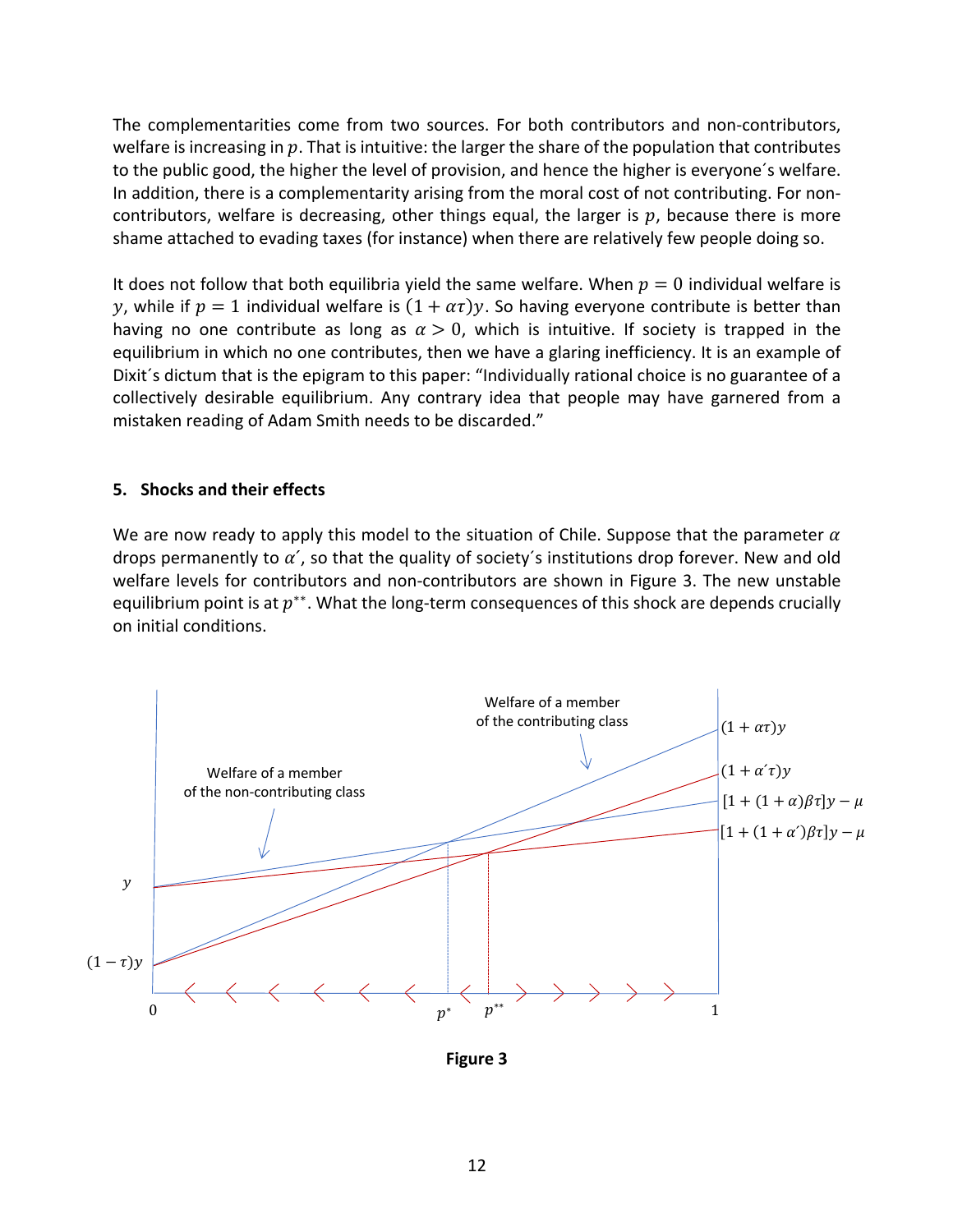If society was initially at a point to the right of  $p^{**}$ , then nothing much happens. Society will continue "developing" —that is,  $p$  will continue rising and more and more people will gradually contribute to the public good. The only effect of the shock is that now the same private resources generate a smaller flow of utility from the public good, so that in the long run individual utility will be  $(1 + \alpha' \tau)y$  instead of the higher  $(1 + \alpha \tau)y$ .

But if society was initially between  $p^*$  and  $p^{**}$ , something much more dramatic (and costly) will happen. Society will begin "under-developing" —that is,  $p$  will begin to fall and fewer and fewer people will contribute to the public good. In the end,  $p = 0$  and final individual welfare will drop to y, which can be substantially below  $(1 + \alpha' \tau)y$ .

So this is an example of how a relatively small change in an exogenous parameter —in this case, the quality of institutions— can have a large long-term impact on both the extent to which people respect and use those institutions, and once on long-term individual welfare. But notice: that large long-term adverse effect will only be relevant for societies that were not too developed to begin with —that is to say, for societies where the initial  $p$  is not too high.

Now suppose that the parameter  $\mu$  drops permanently to  $\mu'$ . This is a fall in the degree to which, at each possible  $p$ , non-contribution is morally costly for individuals. Such a change may well have happened in the Chile of recent months and years. The current crisis began when students from a downtown secondary school began flaunting their refusal to pay when boarding the metro. For them, refusing to contribute to the collective good is not just morally less costly than before; it is a badge of honor.

New welfare schedules for contributors and non-contributors appear in Figure 4. The new unstable equilibrium point is at  $p^{***}$ . The implications are analogous to those of the previous shock to  $\alpha$ . If society was initially between  $p^*$  and  $p^{***}$ , it will begin "under-developing" —that is, fewer and fewer people will contribute to the public good and  $p$  will begin to fall until it hits 0.

Again the lesson is that small changes in parameters —in this case, to the moral or social cost  $\mu$  can have large and persistent effects on public good provision and welfare. But this "discontinuity" only occurs if initially the country was relatively "underdeveloped" and institutions were sufficiently weak, in the sense that a small enough number of people contributed to public good provision, so that the initial  $p$  was to the left of  $p^{***}$ .

The implication from both kinds of shocks —to the quality of institutions and to the moral cost of not contributing to society— is the same: society can get trapped in a long-term inefficient and undesirable equilibrium in which fewer and fewer people contributes institutional quality deteriorates sharply and persistently, and public good provision and welfare levels are inefficiently low. Small shocks can be enough to trigger that persistent social dynamic.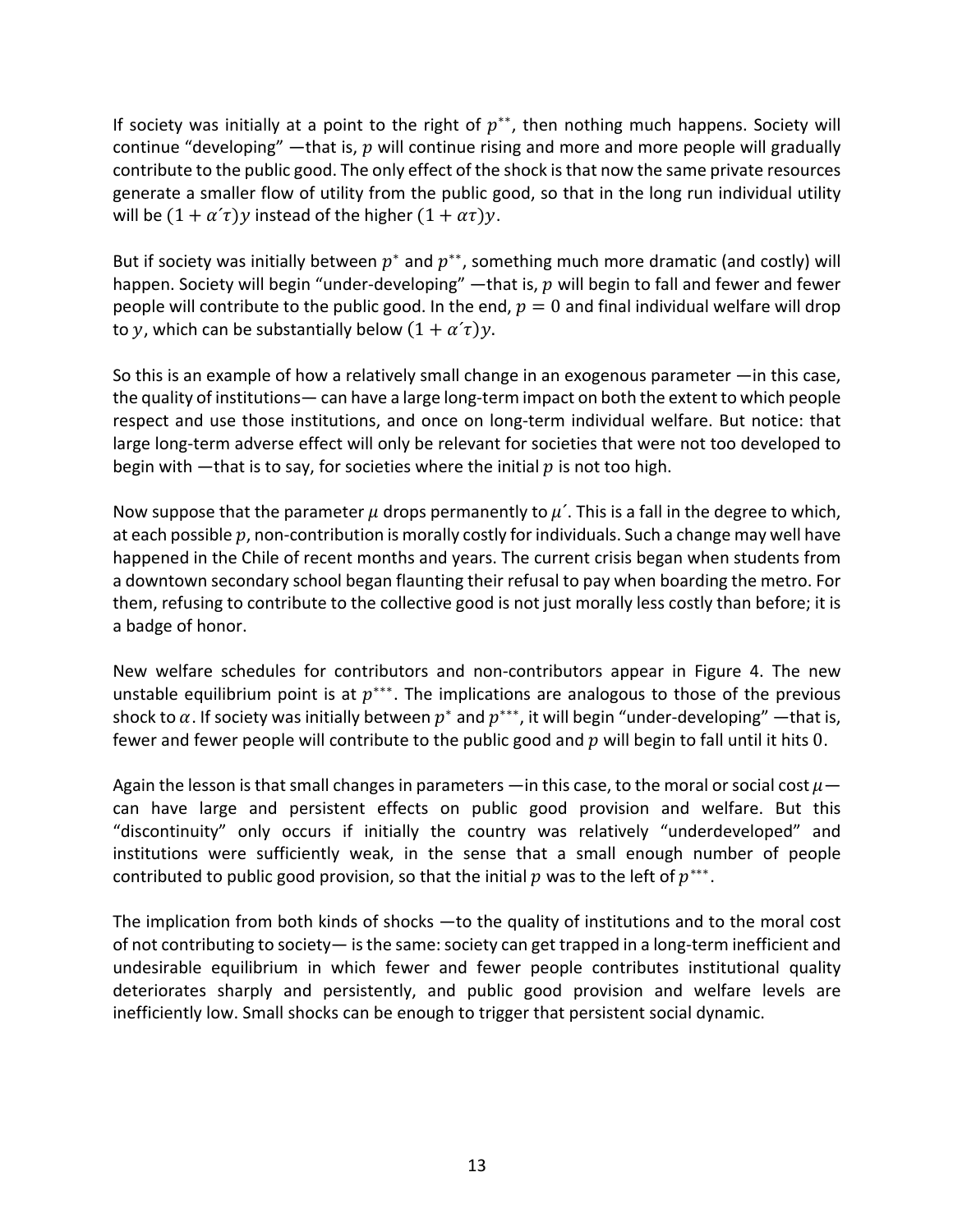

#### **6. Institutions as assets**

We claimed at the outset that a striking feature of Chilean society is the sharp drop in citizens<sup>'</sup> trust in institutions, whether private or public. Intuitively, trust ought to be a forward-looking variable. That is, whether people trust a given institutions may be influenced by that institution´s past performance but also, and perhaps more importantly, by the expectation of future performance. The Chilean Carabineros may have had a proud history (though the atrocities the committed during the dictatorship are no cause for pride), but if people expect the Carabineros will perform poorly in the future, naturally trust in them will fall.

So far in this model we have no variables that could serve as proxies for this forward-looking definition of trust. To fill that gap, think of the present discounted utility value of contributing relative to not contributing as an asset,<sup>17</sup> and let the price of this asset be denoted by q.

By arbitrage it must be the case that

$$
\frac{\dot{q}}{q} + \frac{w^c - w^n}{q} = \delta
$$

The LHS is the total return on this asset, which is given by the capital gain or appreciation of the price (the first term) and the difference in welfare levels between contributing and not (second

<sup>&</sup>lt;sup>17</sup> Since adjustment from contributing to not contributing (or vice-versa) is gradual by assumption, an agent could be "caught" in one state even though it pays to be in the other. The variable  $q$  is the amount someone stuck not contributing would be willing to pay in order to move to the ranks of those who contribute.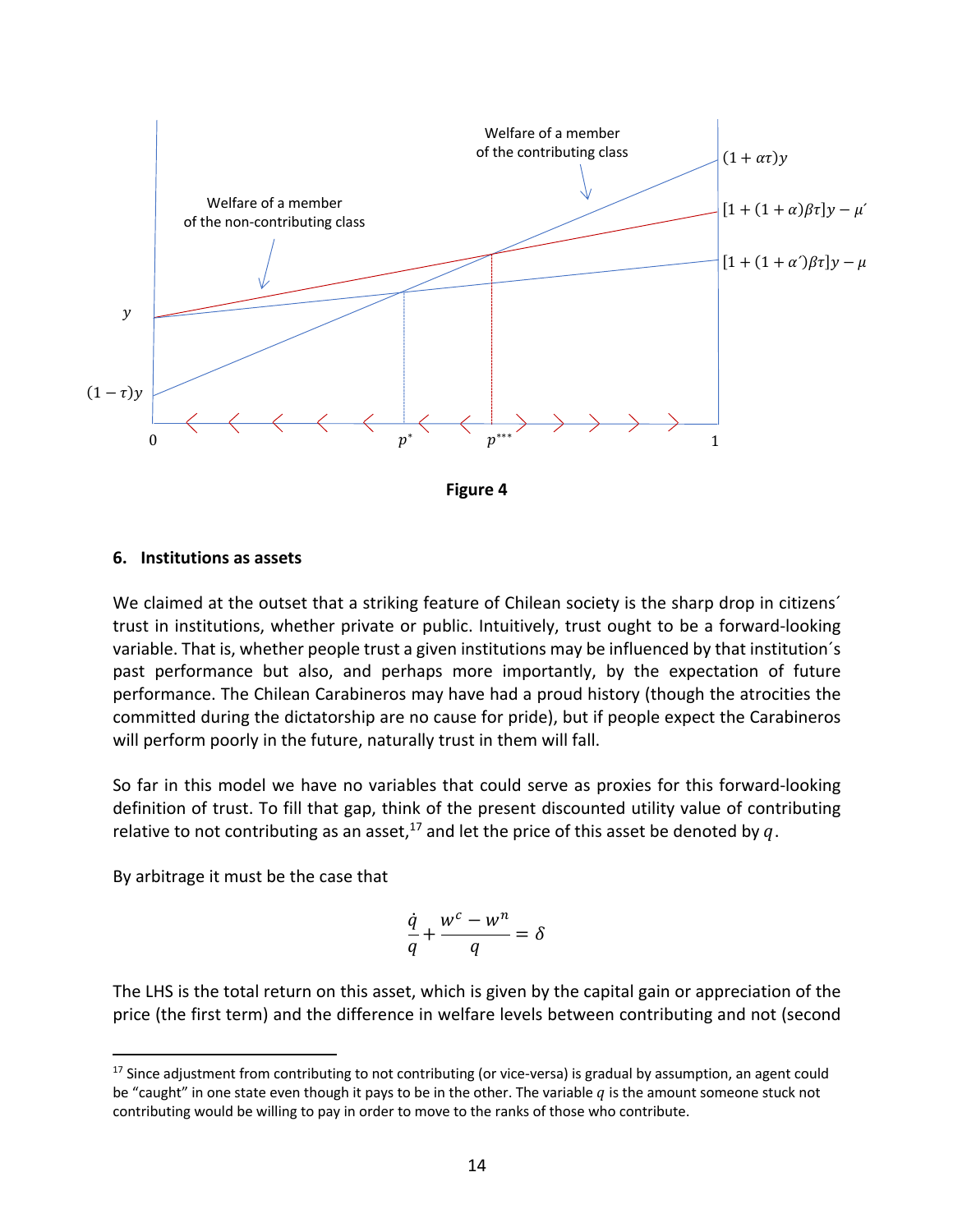term) both expressed as a proportion of q. On the RHS is  $\delta > 0$ , the subjective rate at which people discount future utility.

Notice that  $q$  is a forward-looking variable, since the arbitrage equation takes into account not only the contemporary level of  $q$  but also the expected change in  $q$  between today and tomorrow. We can think of this variable as a proxy for the value (or trust) placed on the institutions that produce public goods. Perhaps something akin to  $q$  is what public opinion polls are capturing in Chile: a forward-looking assessment of the quality of institutions.

Plugging in values for the welfare levels the expression for  $q$  becomes

$$
\frac{\dot{q}}{q} + \frac{\pi p - \tau y}{q} = \delta
$$

where  $\pi \equiv \alpha (1 - \beta) \tau y + \mu > 0$ . The equation can be re-written as

$$
\dot{q} = \delta q - \pi p + \tau y
$$

which is a linear differential equation in q and  $p<sup>18</sup>$ . How does p evolve? If agents are forwardlooking, it seems natural that they will change their behavior in response to this asset price: when q is positive more and more people will start contributing, while when  $q$  is negative the opposite will happen. We therefore now assume

$$
\dot{p} = \theta q
$$

where  $\theta > 0$  is an indicator of the speed of adjustment.<sup>19</sup> The last two equations together constitute a system of differential equations in two variables:  $p$ , the share of the population that contributes, and  $q$ , the "asset price" associated to contributing versus not contributing. Appendix 2 shows that there are two cases to consider.

If the discount rate  $\delta$  is large relative to the speed-of-adjustment parameter  $\theta$ , then the system is forward-looking but not too much so. The corresponding phase diagram appears in Figure 5.

Dynamics occur along the s-curve emanating out of the points where the  $\dot{p} = 0$  and  $\dot{q} = 0$ intersect. If the initial point is to the right of  $p^*$  the system eventually moves to  $p = 1$  and  $q =$  $(\pi - \tau y)/\delta$ . If it is to the left of p<sup>\*</sup>, the system eventually moves to  $p = 0$  and  $q = -\tau y/\delta$ . These are the same dynamics we had informally described above.

<sup>&</sup>lt;sup>18</sup> Appendix 1 shows how to derive this equation from the definition of  $q$ .

 $19$  Note that in contrast to Krugman (1991) and Benabou and Fukao (1993), who write down similar models, we do not assume this is the result of optimization under congestion costs. The difference matters for the dynamics.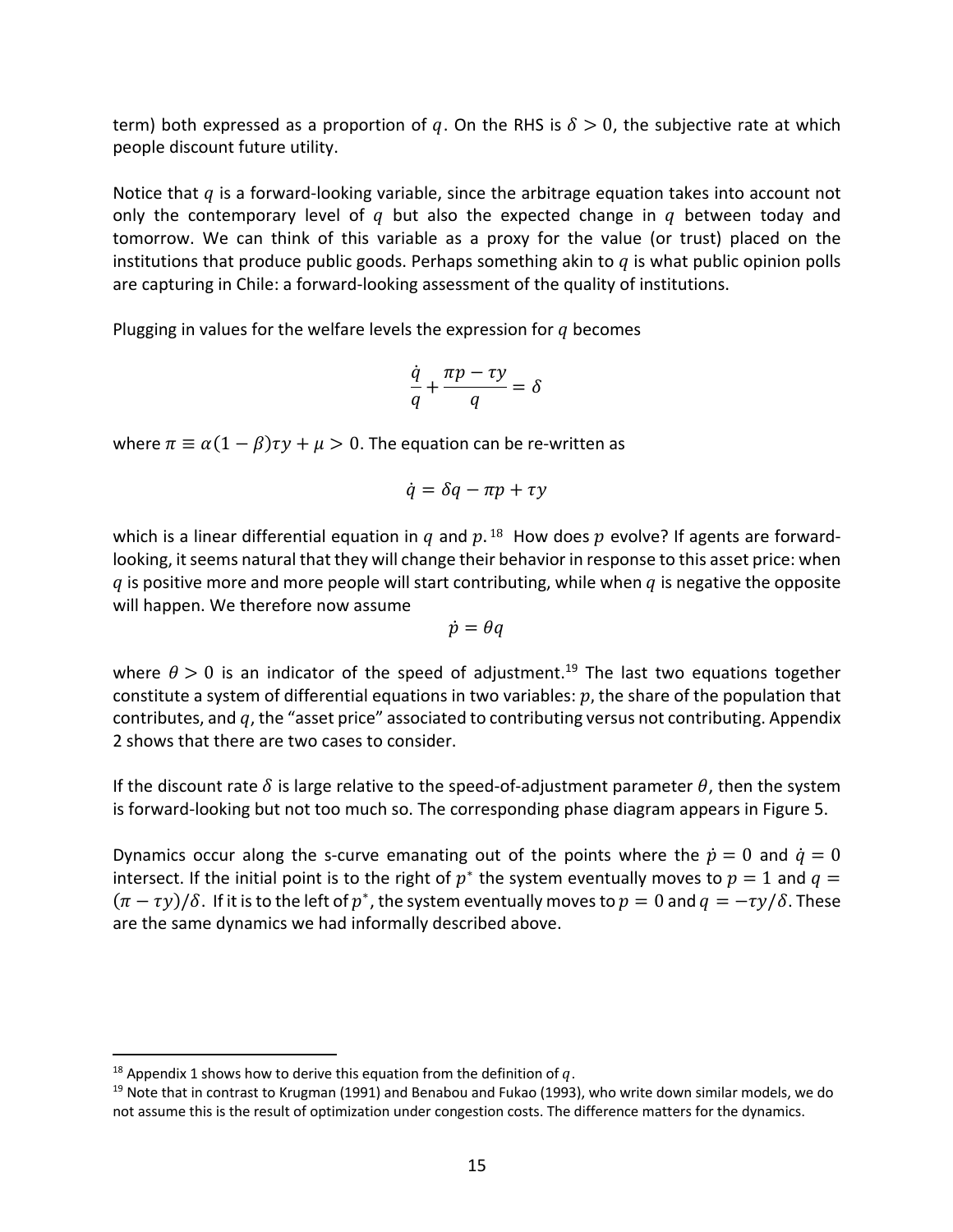

By contrast, if the discount rate  $\delta$  is small relative to the speed-of-adjustment parameter  $\theta$ , then expectations about the future gain importance. This is intuitive: a small  $\delta$  means that future welfare levels matter more, while a large  $\theta$  means that people adjust quickly. The corresponding phase diagram appears in Figure 6. Dynamics occur along the spirals emanating out of the point where  $\dot{p} = 0$  and  $\dot{q} = 0$  intersect. Trajectories of p and q toward their final resting points are no longer monotonic: both variables can move up and down along the transition.

Most strikingly, initial conditions no longer pin down uniquely whether society converges to  $p =$ 0 or  $p = 1$ . There exists a range of initial conditions for p, in the segment between points A and *B*, where depending on expectations the system can converge to either final resting point. Consider, for example, initial point  $p = \hat{p}$ . From there, if expectations are optimistic, the asset price could jump to point *C*, and thereafter society would converge to the state in which everyone contributes. Conversely, if expectations are pessimistic, the asset price could jump to point *D*, and thereafter converge would occur to the state in which no one contributes.

The practical implications are vast. It is no longer the case that if initial institutions are sufficiently strong, in the sense of starting to the right of  $p^*$ , only convergence to the good equilibrium is possible. Now you can have pretty strong institutions, with an initial  $p$  between  $p^*$  and point  $B$ , and still suffer a crisis of self-fulfilling pessimistic expectations, which destroys confidence in institutions, causing those institutions in turn to function badly, so that people gradually stop contributing to them until one day no one is left. So societies and their institutions are even more vulnerable to pessimism than our initial analysis suggested.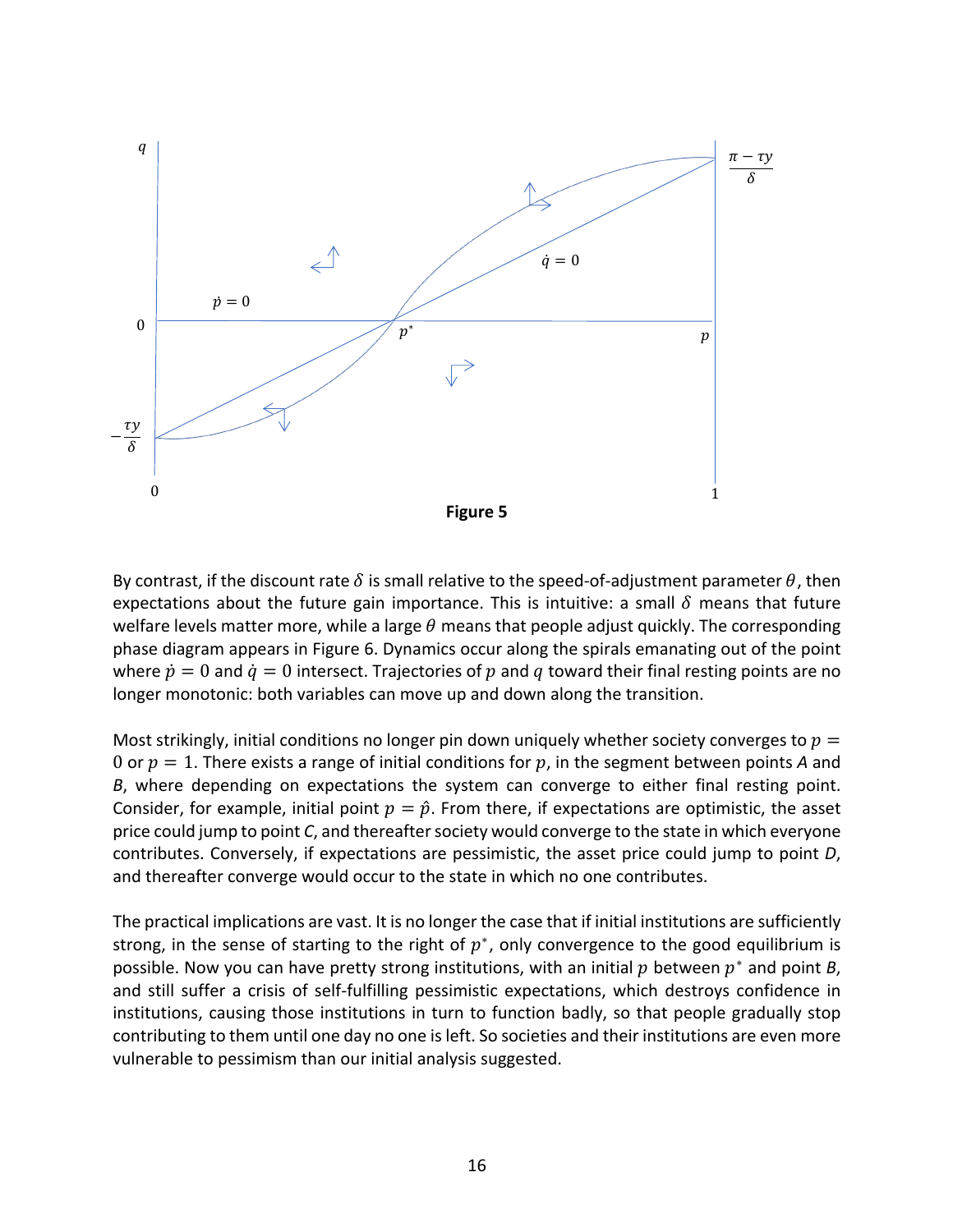

In the language first used by Krugman (1991), this is a case of history versus expectations. If a society's initial p is to the left of *A* or to the right of *B*, then only history matters. Societies that begin to the left of point A are condemned to a gradual loss of trust and the weakening of institutions until a sort of "state of nature" with no public good provision is restored. By contrast, societies that begin to the right of point *B* are the lucky ones: no matter how pessimistic their citizens may become, progress is the only way forward: gradually more people will contribute to the system and public good provision will be enhanced. This is perhaps the fate of the prosperous countries in Northern Europe or down under in Australasia.

But if a society happens to start out between points *A* and *B*, with intermediate levels of institutional trust and quality, then expectations rule. Hard-won institutional progress in the past may suddenly be undone because of a crisis of confidence. This has been the fate of Chile.

What determines the width of the "overlap" between points *A* and *B*? The discount rate  $\delta$ , the speed-of-adjustment parameter  $\theta$ , and all the parameters contained in  $\pi$ , including institutionalquality indicator  $\alpha$  and moral cost  $\mu$ . Changes in any of these can make the overlap wider and increase vulnerability.

# **7. Effect of a drop in**  $\alpha$  or in  $\mu$

Suppose now that either  $\alpha$  or  $\mu$  drop unexpectedly and permanently (qualitatively, the effect is the same). Consider the simple case of real roots and s-curves first. Dynamics following the shock can be described most easily by means of the following diagram: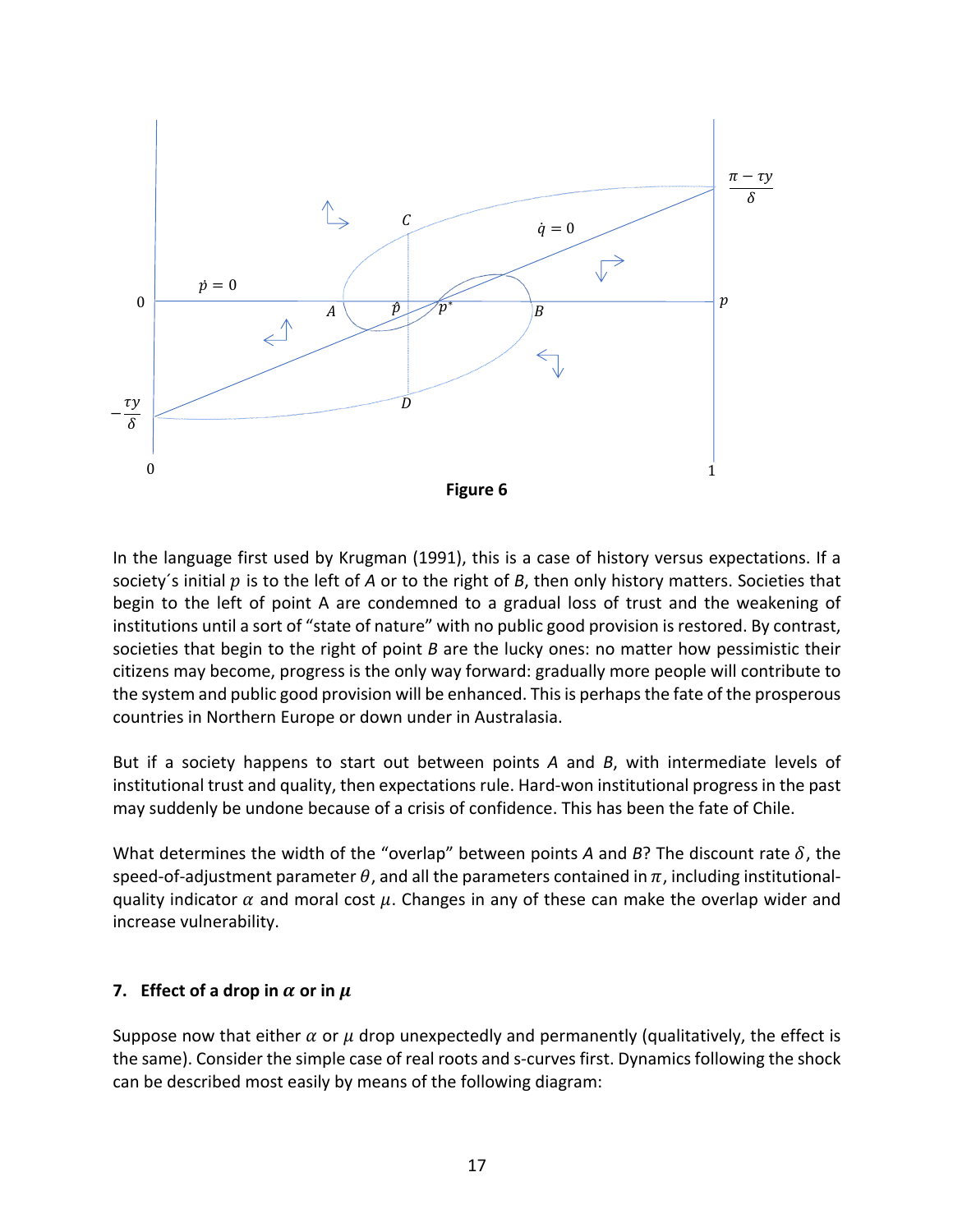

**Figure 7**

Schedules that correspond to the state of society before the shock appear in blue; after the shock, in red. The new unstable equilibrium point is at the intersection of the  $\dot{p}' = 0$  and  $\dot{q}' = 0$ schedules. Transitions to the steady state occur along the s-curves emanating from that point.

Suppose before the shock society was at point *A*, gradually moving toward the northeast along a path in which both the share of people who contribute, and the price of the "asset" of being a contributor (relative to not being a contributor) were both rising. At the instant after the shock, the price of the asset goes from point *A* to point *B*, suddenly moving from positive to negative territory: being a non-contributor suddenly becomes more attractive than being a contributor. And that is not the end of the story: the price of the asset continues to fall thereafter, as the share of contributors falls. Eventually that share will go to zero, and the price of the asset will converge to  $-\tau y/\delta$ .

To avoid excessive complications, we will not draw the messy diagram depicting the effects of the same shock in the case in which dynamic adjustment happens along those artistically remarkable spirals. But glancing at Figures 6 and 7 it is easy to get a pretty good sense of what happens. After the drop in either  $\alpha$  or  $\mu$  the new unstable equilibrium point will shift to the right; so will the whole "overlap" area in which initial conditions do not pin down the outcome uniquely. So a crisis of expectations, either of the self-fulfilling or the deterministic kind, will now be possible starting at higher initial levels of  $p$ .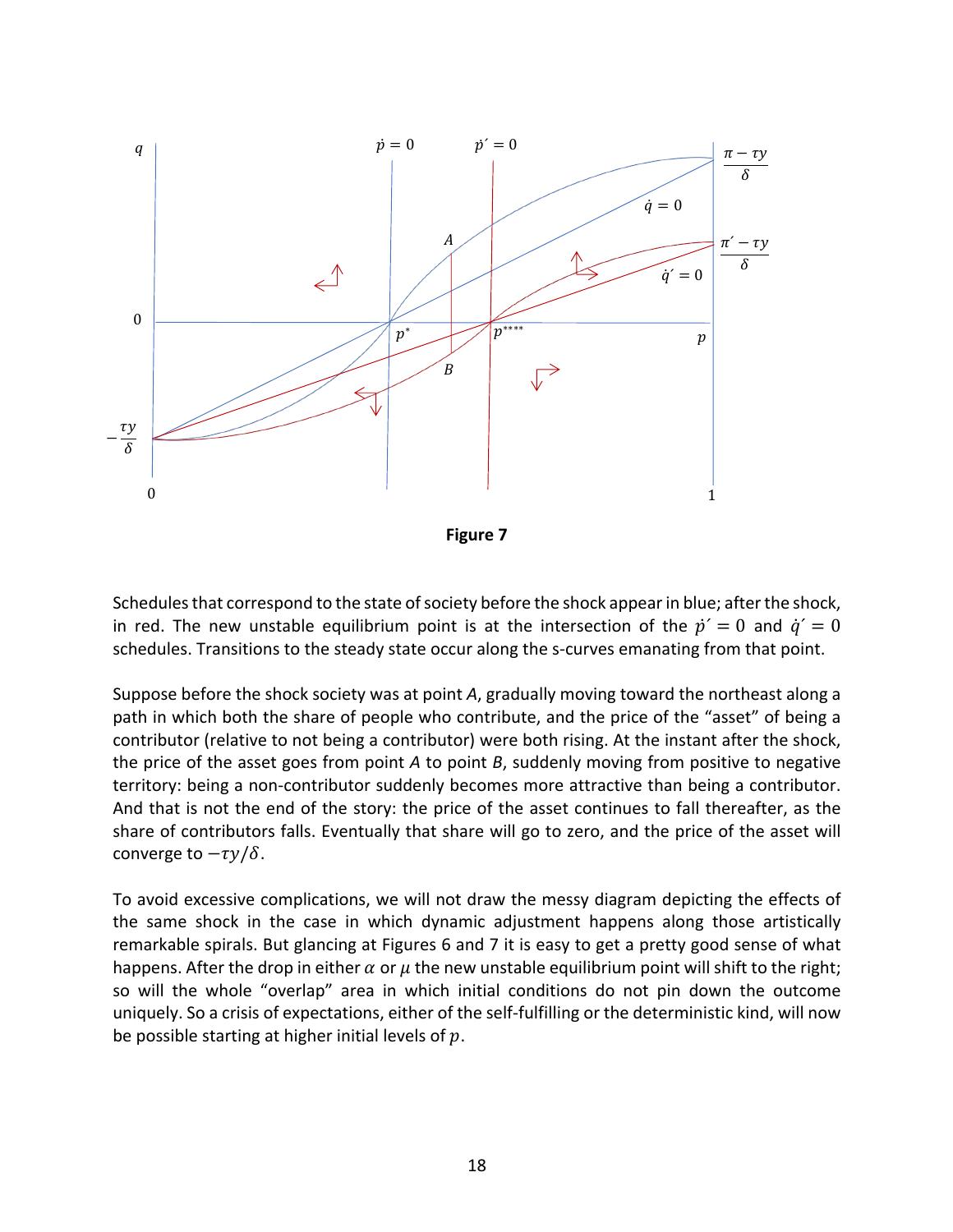# **8. Conclusions**

Chile, often celebrated for having the best institutions in Latin America, has experienced a complete breakdown of institutional trust. Angry citizens are not just eager to join protest marches; some of them have also been torching supermarkets, firebombing subway stations, and vandalizing uncounted small businesses.

The quality of institutions and the trust that citizens deposit in them are two sides of the same coin. Quality of course promotes trust, but a citizenry that trusts and respects a country´s institutions in turn allows them to function better. There can be a virtuous cycle along which quality inspires trust which in turn improves the performance of institutions, and so on. But the opposite can also happen: shocks can trigger a vicious circle in which collapsing trust and deteriorating public good provision mutually reinforce each other. Development occurs, to borrow Acemoglu and Robinson's phrase, along a "narrow corridor": it does not take much to push a successful society off that corridor and into an abyss of distrust, distemper, bad politics, bad policies –and even violence. That is what seems to have happened to Chile.

Several kinds of shocks can push a country off the narrow corridor of institutional progress. We saw that "small" declines in exogenous institutional quality and in the moral costs associated with asocial behavior can do the trick. But, for some parameter combinations and initial conditions, a generalized shift in expectations toward pessimism may be enough to shove society toward the abyss. This is also what seems to have happened to Chile. Its institutions were strong compared to those of most other emerging nations (and some developed nations too), but not strong enough to shield society and politics from a sudden meltdown in national self-esteem.

What is to be done? If you believe the story in this paper, then you must conclude there is no quick technocratic fix that can get the country back on its feet. There are, as observers from Tocqueville to Putnam to Fukuyama point out, deep-rooted social foundations underlying trust, which include family life and associativity, and these have been evolving together with Chile's economic progress. Beyond playing institutional catch-up (greater democracy, transparency), the name of the game is social coordination, and coordination across millions of people who feel they are living through several intertwined crises –economic, political, social, and now epidemiological— is notoriously difficult.

Coordination needs to happen along two dimensions. First, citizens must come to believe again that it is their duty to pay taxes or subway fares even if many others are not doing so. The marauding gangs of toughs who harassed those who chose to pay at several Santiago metro stations, for example, show that task will not be easy to accomplish. Curiously, the common challenges posed by COVID-19 to all Chilean may help to focus minds on the benefits of collaborative behavior (and, conversely, an inept government response may further weaken institutional trust).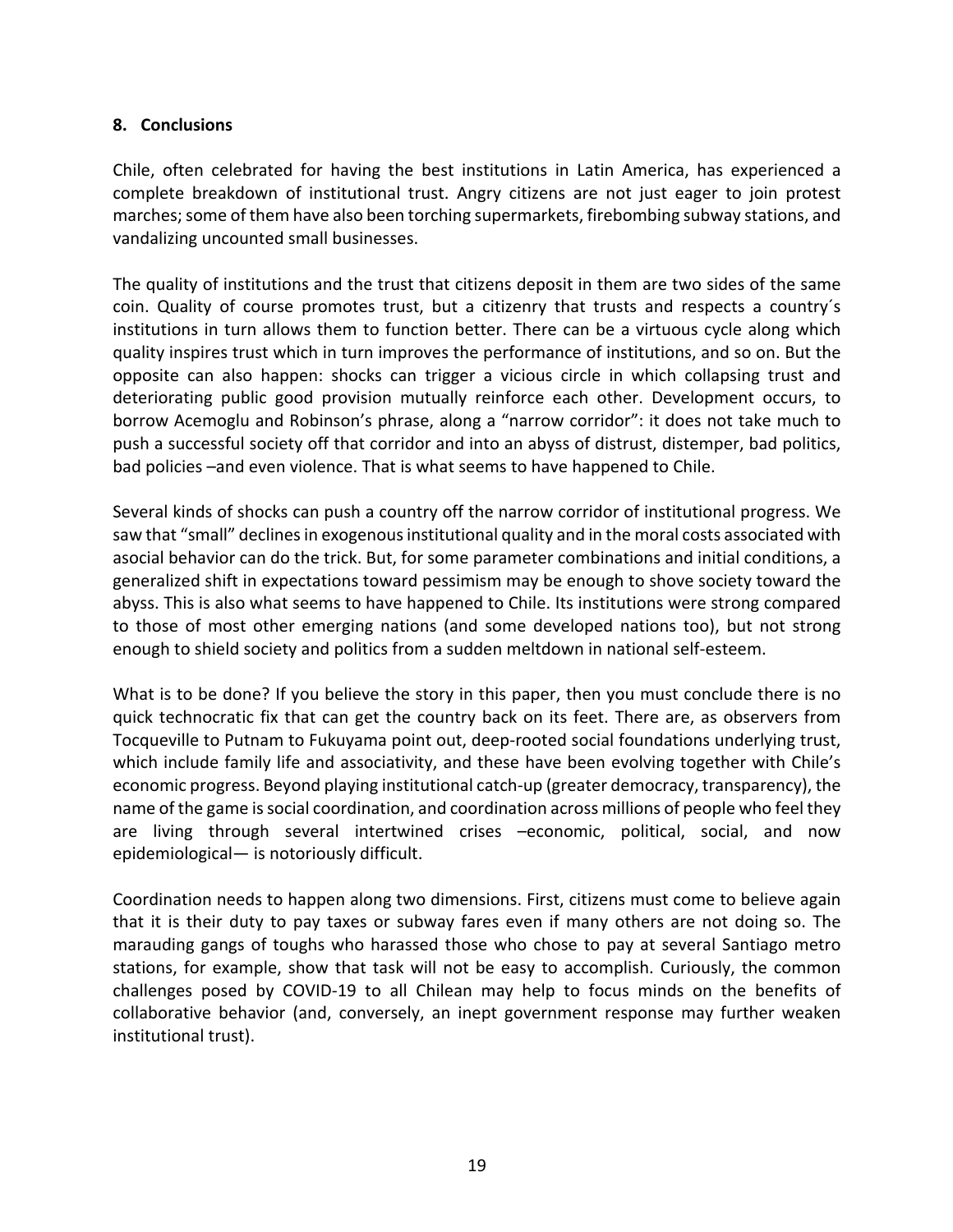At the same time, the leaders of the country's institutions —politicians, bureaucrats, judges, prosecutors, business and union leaders, reporters and journalists, even priests— must listen more carefully, get the message and improve their performance. But even here there are two traps.

First, the very tools of improving institutional performance need to be handled well. Take transparency. Transparency sounds good, and is an important element of institutional modernization. Yet the logic of transparency relies on reason, or as David de Cremer says, to "let the facts speak for themselves".<sup>20</sup> Today's political culture, dominated by social media, soundbites and ideological manipulation, does not seem to leave much room for such rational, enlightened discussion. Facts can be manipulated, leading to an decrease, not an increase, in trust.

The second trap is that when politicians feel unloved by voters they are often do exactly the opposite: resort to easy fixes and demagoguery in a vain attempt at recovering their lost prestige. We call that *populism*, and we are seeing signs of many Chilean politicians being tempted by this strategy.

It took Chile the better part of two centuries to build institutions of which citizens could be proud. All that vanished in a matter of months. How long will the rebuilding take?

<sup>20</sup> De Cremer (2016).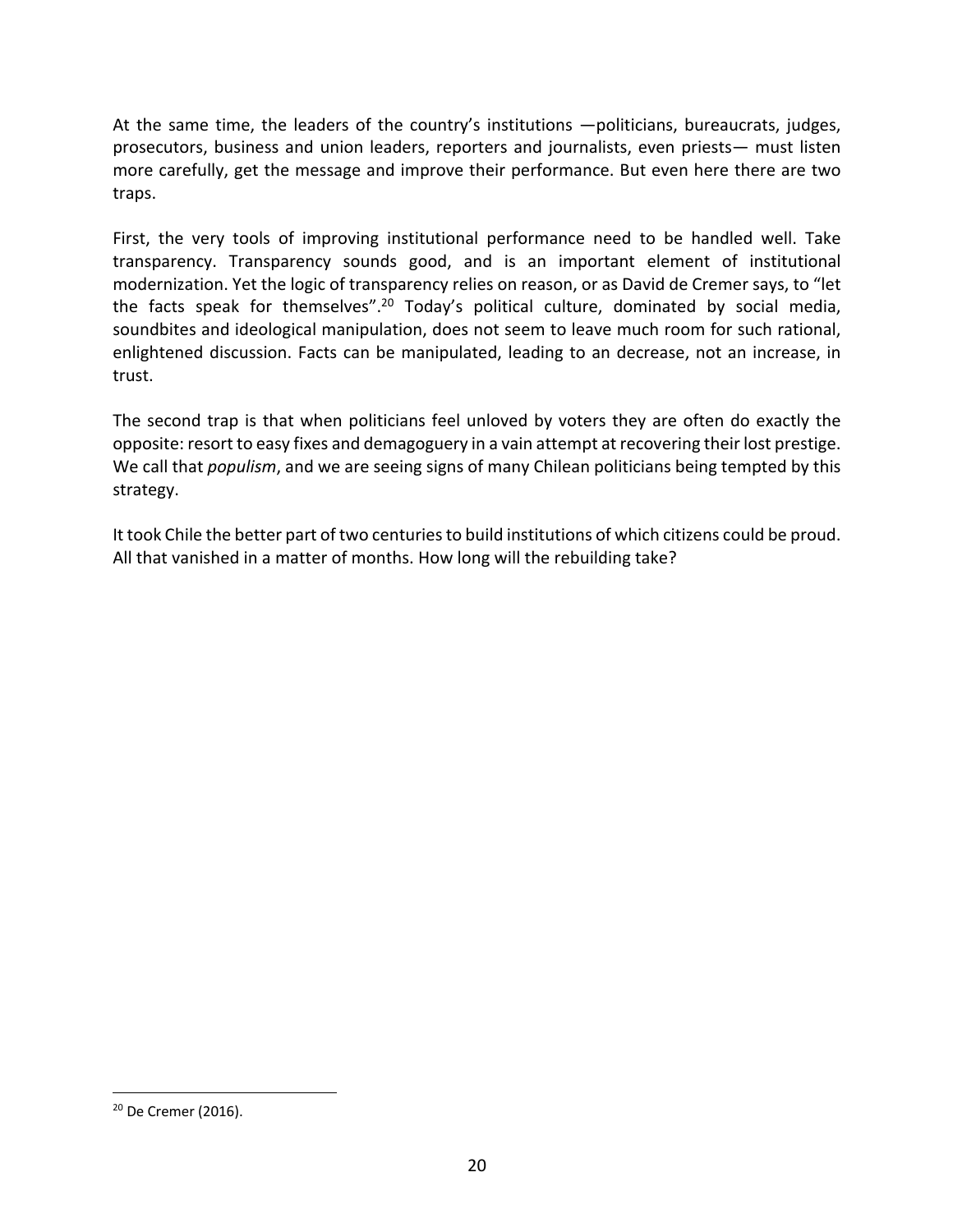#### **Appendix 1**

The asset price is defined as

$$
q_t = \int_t^{\infty} [w^c(p_s) - w^n(p_s)]e^{-\delta(s-t)} dt
$$

which, using the welfare functions, becomes

$$
q_t = \int_t^\infty (\pi p_s - \tau y) e^{-\delta(s-t)} dt
$$

Using Leibnitz's rule we can differentiate this expression with respect to  $t$  to obtain:

$$
\dot{q}_t = \delta \int_t^{\infty} (\pi p_s - \tau y) e^{-\delta(s-t)} dt - (\pi p_t - \tau y)
$$

which, using the definition of  $q_t$ , becomes

$$
\dot{q}_t = \delta q_t - \pi p_t + \tau y
$$

This is the equation in the main text. $21$ 

# **Appendix 2**

In matrix form the 2x2 system of differential equations is

$$
\begin{bmatrix} \dot{p} \\ \dot{q} \end{bmatrix} = \begin{bmatrix} 0 & \theta \\ -\pi & \delta \end{bmatrix} \begin{bmatrix} p \\ q \end{bmatrix} + \begin{bmatrix} 0 \\ \tau y \end{bmatrix}
$$

The eigenvalues of the system are

$$
-\lambda(\delta - \lambda) + \pi\theta = 0
$$

$$
\lambda^2 - \lambda\delta + \pi\theta = 0
$$

Therefore,

$$
\lambda_1 = \frac{\delta + \sqrt{\delta^2 - 4\pi\theta}}{2}
$$

 $21$  In the main text we have suppressed time subscripts for simplicity.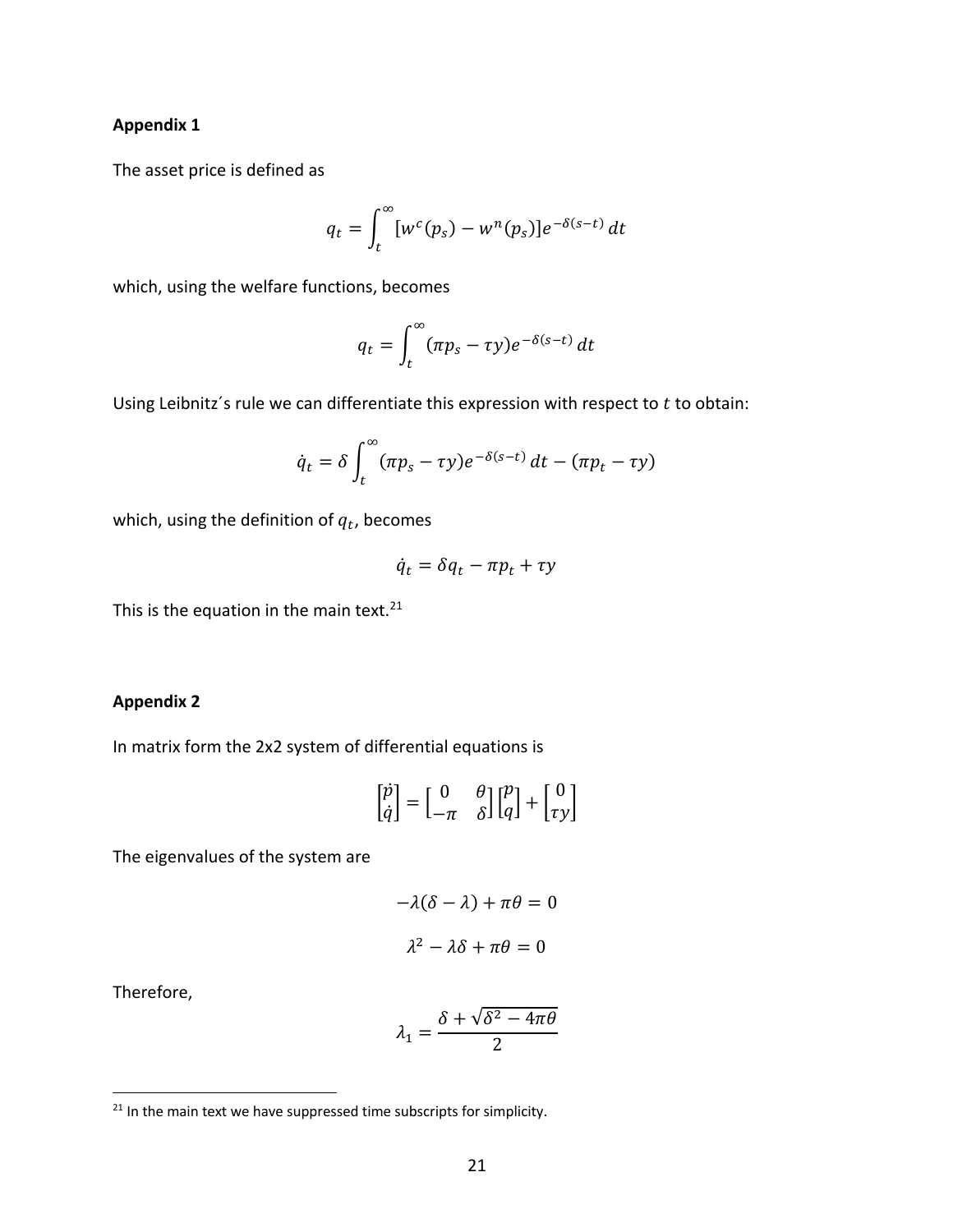$$
\lambda_2 = \frac{\delta - \sqrt{\delta^2 - 4\pi\theta}}{2}
$$

So both roots are positive. If  $\delta^2 > 4\pi\theta$ , both roots have only real parts. Convergence to one of the two equilibria happens along the s-curves depicted in the phase diagram in Figure 5.

If  $\delta^2 < 4\pi\theta$ , both roots are positive but have both real and imaginary parts. Convergence to one of the two equilibria happens along the spirals depicted in the phase diagram in Figure 6.